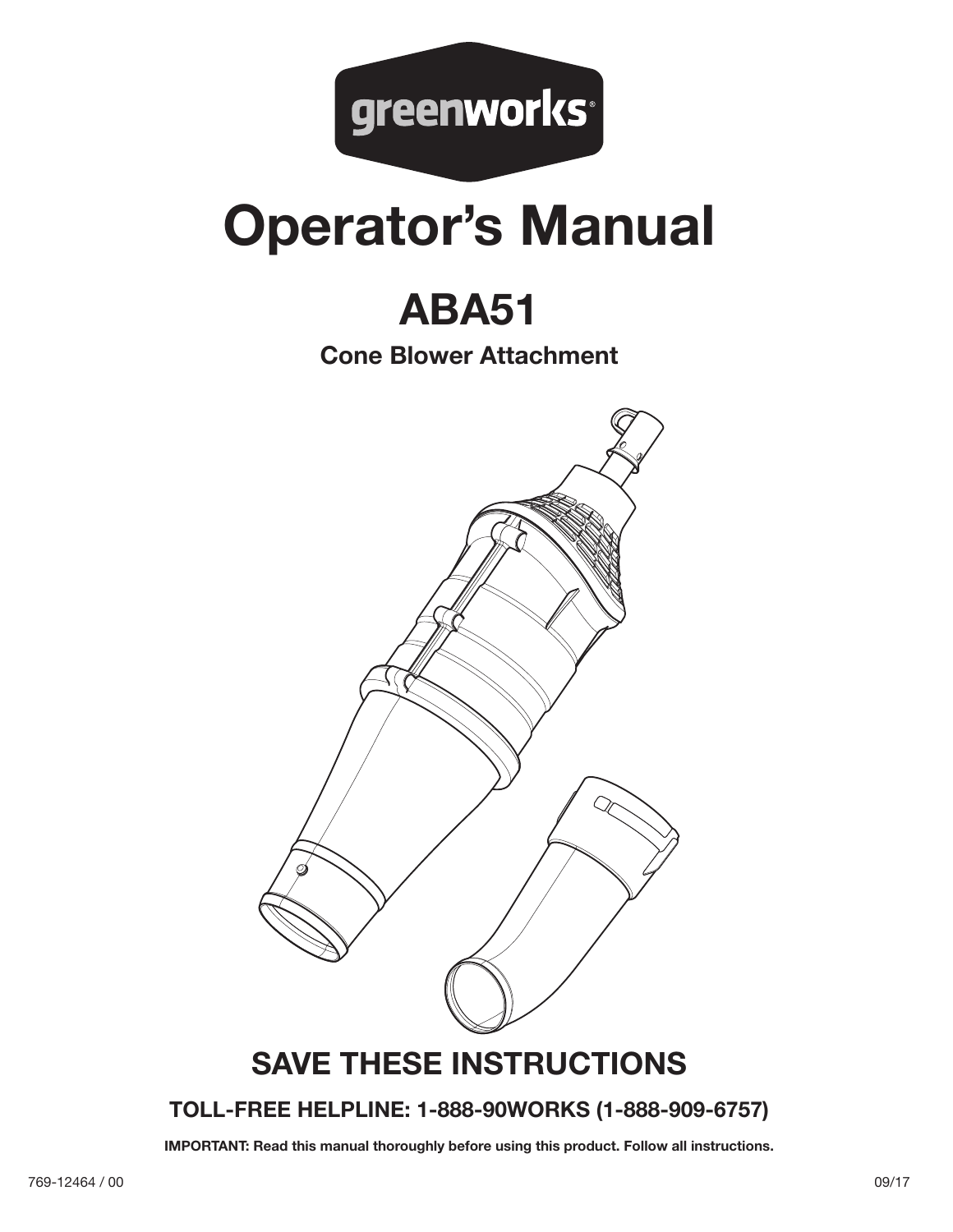#### **TABLE OF CONTENTS**

### **SAFETY**

The purpose of safety symbols is to attract your attention to possible dangers. The safety symbols, and their explanations, deserve your careful attention and understanding. The safety warnings do not by themselves eliminate any danger. The instructions or warnings they give are not substitutes for proper accident prevention measures.

| <b>SYMBOL</b> | <b>MEANING</b>                                                                                                                                                           |
|---------------|--------------------------------------------------------------------------------------------------------------------------------------------------------------------------|
|               | <b>DANGER:</b> Signals an EXTREME hazard.<br>Failure to obey a safety DANGER signal WILL result in<br>serious injury or death to yourself or to others.                  |
|               | <b>WARNING:</b> Signals a SERIOUS hazard.<br>Failure to obey a safety <b>WARNING</b> signal <b>CAN</b> result in<br>serious injury to yourself or to others.             |
|               | <b>CAUTION:</b> Signals a MODERATE hazard.<br>Failure to obey a safety <b>CAUTION</b> signal <b>MAY</b> result in<br>property damage or injury to yourself or to others. |

**NOTE:** Advises you of information or instructions vital to the operation or maintenance of the equipment.

**Read the operator's manual and follow all warnings and safety instructions. Failure to do so can result in serious injury to the operator and/or bystanders.**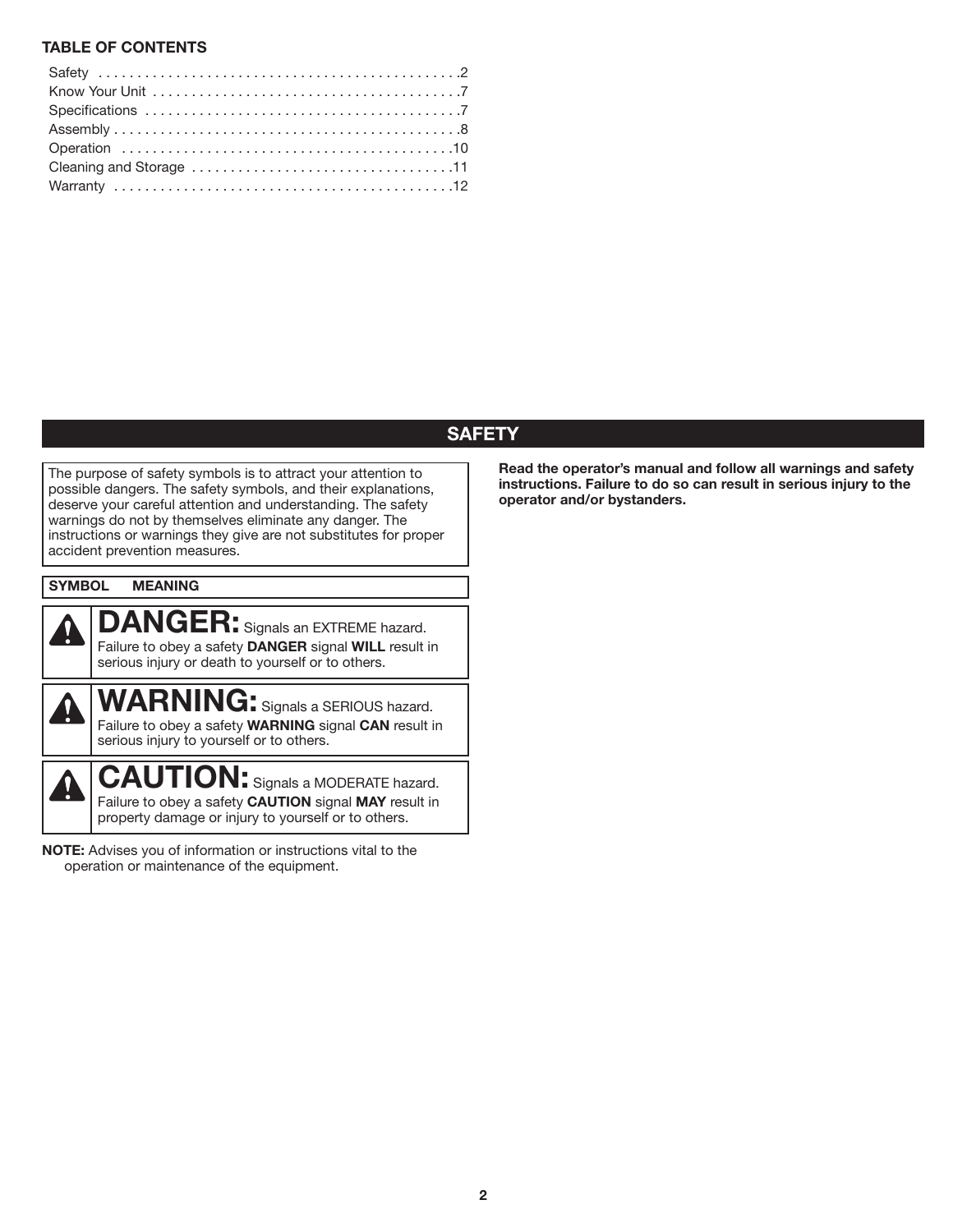## **• IMPORTANT SAFETY INSTRUCTIONS •**

#### **READ ALL INSTRUCTIONS BEFORE OPERATING**



**WARNING:** When using the unit, all safety rules must be followed. Please read these instructions before operating the unit in order to ensure the safety of the operator and any bystanders. Please keep these instructions for later use.

- Carefully read and understand the operator's manual of the unit that powers this attachment.
- Read the instructions carefully. Be familiar with the controls and proper use of the unit.
- Do not operate this unit when tired, ill or under the influence of alcohol, drugs or medication.
- Children must not operate the unit. Teens must be accompanied and guided by an adult.
- All guards and safety attachments must be installed properly before operating the unit.
- Inspect the unit before use. Replace damaged parts. Check for fuel leaks. Make sure all fasteners are in place and secure. Replace parts that are cracked, chipped, or damaged in any way. Do not operate the unit with loose or damaged parts.
- Carefully inspect the area before starting the unit. Remove all debris and hard or sharp objects such as glass, wire, etc.
- Be aware of the risk of injury to the head, hands and feet.
- Clear the area of children, bystanders and pets; keep them outside a 50-foot (15 m) radius, at a minimum. Even then, they are still at risk from thrown objects. Encourage bystanders to wear eye protection. If you are approached, stop the unit immediately.

#### **SAFETY WARNINGS FOR ELECTRIC UNITS**



**WARNING:** To reduce the risk of electrical shock, use only extension cords approved for outdoor use, such as an extension cord of cord type SW-A, SOW-A, STW-A, STOW-A, SJW-A, SJOW-A, SJTW-W or SJTOW-A. Extension cords are available from your local retailer. Use only round-jacketed extension cords approved for outdoor use.

- CORD SETS: Make sure your cord set is in good condition. When using a cord set, be sure to use a cord that is heavy enough to carry the current that your unit will draw. An undersized cord set will cause a drop in line voltage resulting in loss of power and overheating. See the operator's manual for the unit that will power this attachment for the recommended cord size.
- Inspect all extension cords and the unit power connection periodically. Look closely for deterioration, cuts or cracks in the insulation. Also inspect the connections for damage. Replace the cords if any defects or damage appear.
- Prevent disconnection of the power head from the extension cord during operation by using a plug-receptacle retaining strap, connector, or by making a knot (Fig. A).
- Avoid dangerous environments. Never operate your unit in damp or wet conditions. Moisture is a shock hazard.
- Do not use the unit in the rain. Do not use in or around water.
- Do not handle the plug or unit with wet hands or standing on any wet surfaces.
- Do not leave the unit plugged in when not in use, changing attachments or while being serviced.



**Fig. A**

#### **SAFETY WARNINGS FOR GAS UNITS**



**WARNING:** Gasoline is highly flammable and its vapors can explode if ignited. Take the following precautions:

- Store fuel only in containers specifically designed and approved for the storage of such materials.
- Always stop the engine and allow it to cool before filling the tank. Never remove the fuel tank cap or add fuel when the engine is hot. Always loosen the fuel tank cap slowly to relieve any pressure in the tank before fueling.
- Always mix and add fuel in a clean, well-ventilated outdoor area where there are no sparks or flames. DO NOT smoke.
- Never operate the unit without the fuel cap securely in place.
- Avoid creating a source of ignition for spilled fuel. Wipe up any spilled fuel from the unit immediately, before starting the unit. Move the unit at least 30 ft. (9.1 m) from the fueling source and site before starting the engine. DO NOT smoke.
- Never start or run the unit inside a closed room or building. Breathing exhaust fumes can kill. Operate this unit only in a wellventilated outdoor area.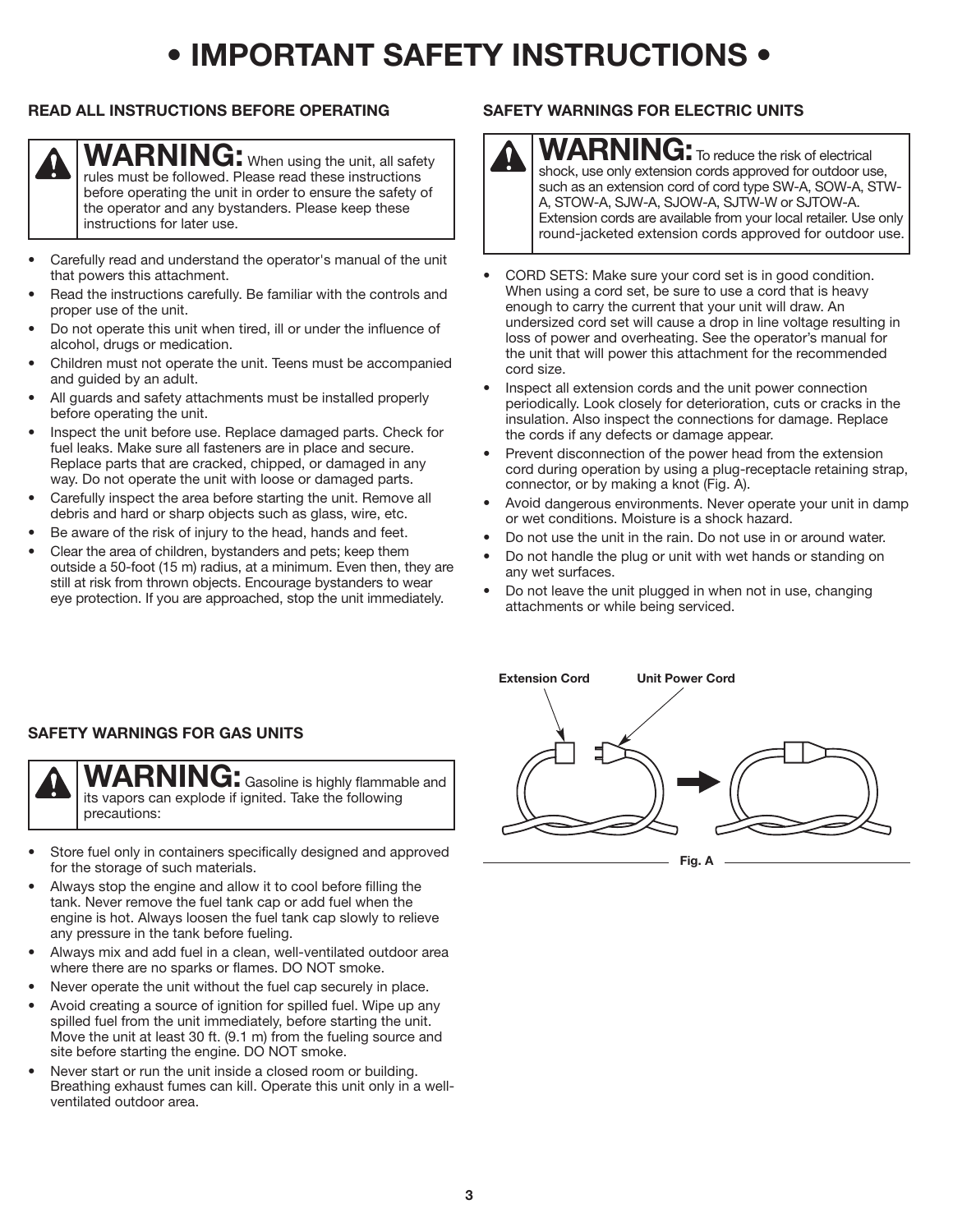#### **SAFETY WARNINGS FOR BATTERY-POWERED UNITS**

#### **General Electric Safety**

- Before using this product, read all instructions and cautionary markings on the battery, battery charger, and the unit(s) powered by the battery.
- Use only the batteries and chargers specified by the original equipment manufacturer.
- Do not expose the unit to rain or wet conditions. Store the unit indoors.
- Do not handle the unit with wet hands.
- Avoid dangerous environments. Do not operate the unit in the rain, in wet conditions or on wet surfaces. Moisture is a shock hazard.
- To reduce the risk of electric shock, avoid body contact with grounded conductors, such as metal pipes or wire fences.
- Do not operate the unit in explosive atmospheres, such as in the presence of flammable liquids, gases or dust.

#### **Battery Charger Safety**

- Do not handle the charger, including the charger plug and charger terminals, with wet hands.
- Do not charge the unit outdoors.
- Follow all charging instructions. Do not charge the battery outside the temperature range specified. Improperly charging the battery or charging the battery outside of the specified temperature range may damage the battery and increase the risk of fire.
- A nameplate on the unit indicates the voltage used. Never connect the unit to an AC voltage that differs from this voltage.
- An extension cord should not be used unless absolutely necessary. Use of an improper extension cord could result in a risk of fire, electric shock or electrocution.
- Do not use multiple extension cords.
- Make sure the extension cord is heavy enough to carry the current drawn by the unit. An undersized extension cord will cause a drop in line voltage, resulting in a loss of power and overheating. If in doubt, use the next heavier gauge cord. The smaller the gauge number, the heavier the cord.
- Make sure the cords are in good condition. Inspect the power cord and extension cord periodically. Look closely for deterioration, cuts or cracks in the insulation. If a cord is damaged in any manner while plugged in, disconnect the cord from both the outlet and the unit. Do not use a damaged cord. Damaged cords should be repaired or replaced.
- Do not abuse cords. Never pull or carry the unit by a cord. Keep cords away from heat, oil, water, sharp edges, and moving objects. Always grasp the plug when disconnecting a cord.
- Never modify a plug, cord or outlet in any way.
- Ground Fault Circuit Interrupter (GFCI) protection should be provided on the circuit(s) or outlet(s) to be used with this unit. For an extra measure of safety, use receptacles with built-in GFCI protection.
- Do not place the battery charger where cords might be stepped on, tripped over or subjected to damage.
- Do not charge batteries in the rain or in wet conditions. Keep the battery charger in a cool and dry area.
- Keep the battery charger away from all liquid.
- Do not allow small metal items or material such as steel wool, aluminum foil or other foreign particles into the charger port.
- Do not probe the charger with conductive material. There is a risk of electric shock.
- Do not cover the battery charger. The battery charger may overheat.
- Do not allow the battery or battery charger to overheat. If they are warm, allow them to cool down.
- Always unplug the battery charger before cleaning it. Always unplug the battery charger when it is not in use.

#### **Battery Safety**

- Do not expose the battery to fire or to temperatures over 176º F (80º C). Doing so could cause an explosion.
- Handle batteries with care. Do not short the battery with conductive materials, such as rings, bracelets, keys, etc. Shorting the battery may cause personal injury, damage to the battery or a fire.
- When the battery is not in use, keep it away from small metal objects, such as paper clips, coins, nails, etc. These items could connect one terminal to another and short the battery.
- Do not attempt to charge a cracked or damaged battery.
- Do not use a damaged or modified battery. Doing so could result in a fire, explosion or personal injury.



WARNING: The battery may present a risk of fire or chemical burn if mistreated. Do not disassemble, overheat or incinerate the battery. The battery may develop a small leak under extreme usage or temperature conditions.

#### **If battery fluid contacts skin:**

- Immediately wash the area with soap and water.
- Neutralize the battery fluid with a mild acid (lemon juice, vinegar, etc.).
- Seek immediate medical attention.

#### **If battery fluid gets in the eyes:**

- Immediately flush the eyes with clean water for at least 15 minutes.
- Seek immediate medical attention.

#### **DISPOSING OF DAMAGED OR WORN-OUT BATTERIES**



WARNING: To prevent contamination of the environment, contact your local waste disposal agency for specific instructions before disposing of damaged or wornout lithium-ion batteries. Take batteries to a local recycling and/or disposal center, certified for lithium-ion battery disposal.

## WARNING: Do not use broken or cracked

batteries, even if there isn't leakage. Replace damaged or worn-out batteries with new batteries. DO NOT ATTEMPT TO REPAIR BATTERIES! Repair attempts may result in severe personal injury, due to explosion or electrical shock.

To avoid personal injury and damage to the environment:

- Do not attempt to remove or destroy any of the battery components. Do not open or mutilate the battery. If a leak develops, released electrolytes are corrosive and toxic. Do not get the solution in your eyes or on your skin, and do not swallow it.
- Do not dispose of the battery in the regular household trash.
- Do not dispose of the battery in a fire. The cell may explode.
- Do not dispose of the battery where it will become part of any waste landfill or municipal solid waste stream.
- Cover the battery terminals with heavy-duty adhesive tape.
- Dispose of the battery according to local, state and federal regulations.
- Dispose of the battery promptly.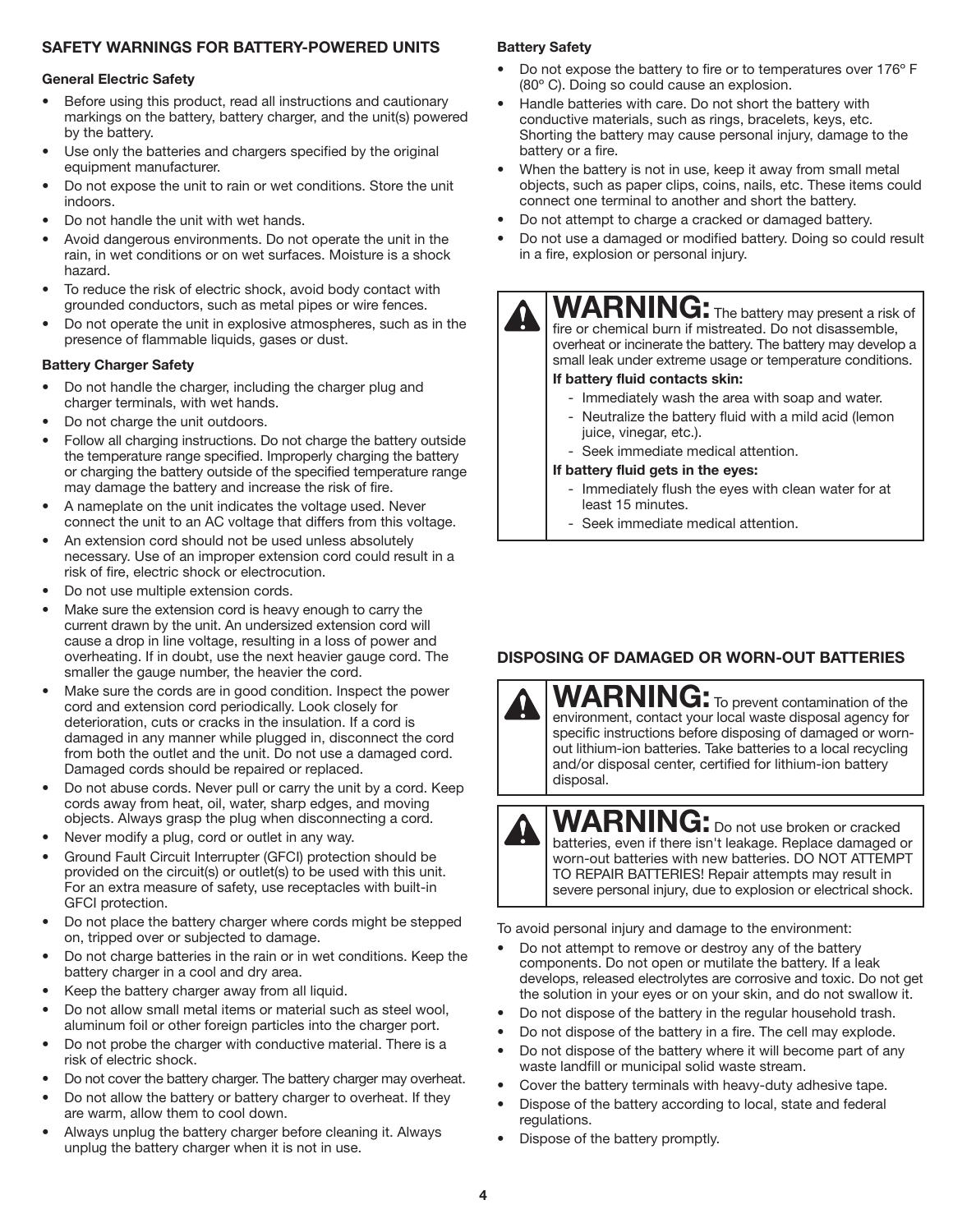#### **WHILE OPERATING**

- Wear safety glasses or goggles that meet current ANSI Z87.1 standards and are marked as such. Wear ear/hearing protection when operating this unit. Wear a face or dust mask if the operation is dusty.
- Wear heavy long pants, boots, gloves and a long sleeve shirt. Do not wear loose clothing, jewelry, short pants, sandals or go barefoot. Secure hair above shoulder level.
- Adjust the handle to provide the best grip, if applicable.
- Make sure the attachment is not in contact with anything before starting the unit.
- Use the unit only in daylight or good artificial light.
- Use the right tool. Only use this tool for its intended purpose.
- Always hold the unit with both hands when operating. Keep a firm grip on both handles or grips.
- Do not overreach. Always keep proper footing and balance. Take extra care when working on stairs, steep slopes or inclines. To avoid serious injury, do not operate the unit while on a ladder or a roof.
- Keep hands, face, and feet away from all moving parts. Do not touch or try to stop moving parts.
- Do not operate the unit faster than the speed needed to do the job. Do not run the unit at high speed when not in use.
- Do not force the unit. It will do a better, safer job when used at the intended rate.
- Always stop the unit when operation is delayed or when walking from one location to another.
- If you strike or become entangled with a foreign object, stop the unit immediately and check for damage. Do not operate before repairing damage. Do not operate the unit with loose or damaged parts.
- Use only original equipment manufacturer (OEM) replacement parts and accessories for this unit. These are available from your authorized service dealer. Use of any other parts or accessories could lead to serious injury to the user, or damage to the unit, and void the warranty.
- Keep the unit clean. Carefully remove vegetation and other debris that could block moving parts.
- If the unit starts to vibrate abnormally, stop the unit immediately. Inspect the unit for the cause of the vibration. Vibration is generally an indicator of trouble.

#### **BLOWER SAFETY**

- Do not insert anything into the air openings, blower tubes or nozzle. Do not operate the unit if any of the air openings or tubes are blocked. Keep the air openings free from dust, lint, hair and anything else that may reduce airflow.
- Do not use the unit to spray liquids, especially flammable or combustible liquids, such as gasoline. Do not use the unit in areas where such liquids are present.
- Do not use the unit for spreading chemicals, fertilizer or any other substance that may contain toxic materials.
- Do not set the unit down on any surface while the unit is running. Debris can be picked up by the air intake and thrown out the discharge opening, resulting in damage to the unit or property or causing serious injury to bystanders or the operator.
- During operation, never point the unit in the direction of people, animals, windows or automobiles. Always direct blowing debris away from people, animals, windows or automobiles.
- Use extra caution when blowing debris near solid objects, such trees, walls, fences, etc. When possible, blow away from such objects, not toward them.
- Take care when working near valuable plants. The force of the blown air could damage tender plants.
- Never attempt to clear a clogged air intake opening while the unit is running.
- Keep hair, fingers and all other body parts away from moving parts and openings.

#### **OTHER SAFETY WARNINGS**

- Maintain the unit with care.
- Do not perform maintenance procedures other than those described in this manual. Do not attempt to repair the unit; there are no user-serviceable parts inside.
- Never remove, modify or make inoperative any safety device furnished with the unit.
- Before inspecting, maintaining, cleaning, storing, transporting or replacing any parts on the unit:
	- 1. Stop the unit.
	- 2. Make sure all moving parts have stopped.
	- 3. Allow the unit to cool.
	- 4. For gas-powered units, disconnect the spark plug wire. For electric-powered units, disconnect the unit from the power source. For battery-powered units, remove the battery.
- Secure the unit while transporting.
- Never store the unit with fuel in the tank, inside a building where fumes may reach an open flame (pilot lights, etc.) or sparks (switches, electrical motors, etc.).
- Store the unit in a dry place, secured or at a height to prevent unauthorized use or damage. Keep the unit out of the reach of children.
- Never douse or squirt the unit with water or any other liquid. Keep handles dry, clean and free from debris. Clean the unit after each use. Refer to *Cleaning and Storage*. Do not use solvents or strong detergents.
- Keep these instructions. Refer to them often and use them to instruct other users. If you loan this unit to others, also loan them these instructions.

## **SAVE THESE INSTRUCTIONS**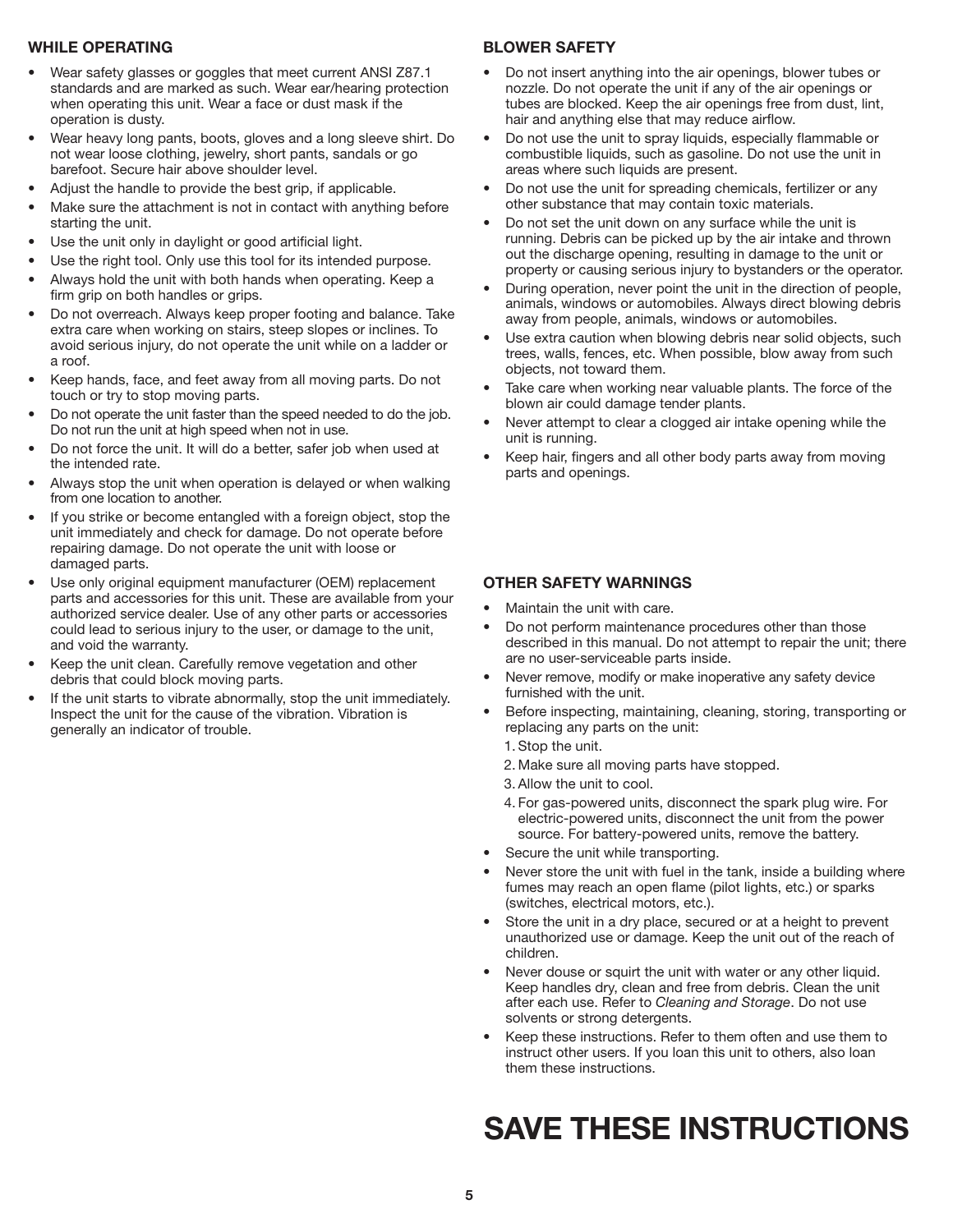#### **• SAFETY & INTERNATIONAL SYMBOLS •**

This operator's manual describes safety and international symbols and pictographs that may appear on this product. Read the operator's manual for complete safety, assembly, operating and maintenance and repair information.

#### **SYMBOL MEANING SYMBOL MEANING**

| • SAFETY ALERT SYMBOL<br>Indicates danger, warning or caution. May be used in<br>conjunction with other symbols or pictographs.                                                                                                                                                                                  |
|------------------------------------------------------------------------------------------------------------------------------------------------------------------------------------------------------------------------------------------------------------------------------------------------------------------|
| <b>• READ OPERATOR'S MANUAL</b><br><b>WARNING:</b> Read the operator's<br>manual(s) and follow all warnings and safety<br>instructions. Failure to do so can result in serious<br>injury to the operator and/or bystanders.                                                                                      |
| <b>• WEAR EYE AND HEARING PROTECTION</b><br>$\mathsf{\textbf{WARMIG:}}$ Thrown objects and loud<br>noise can cause severe eye injury and hearing loss.<br>Wear eye protection meeting current ANSI / ISEA<br>Z87.1 standards and ear protection when operating<br>this unit. Use a full face shield when needed. |
| • USE BOTH HANDS<br><b>WARNING:</b> Always use both hands<br>while operating the unit. Never use only one hand to<br>operate the unit.                                                                                                                                                                           |

|                                     | <b>THROWN OBJECTS CAN CAUSE SEVERE INJURY</b><br><b>WARNING:</b> Small objects can be<br>propelled at high speed, causing injury.                                                                                                                               |
|-------------------------------------|-----------------------------------------------------------------------------------------------------------------------------------------------------------------------------------------------------------------------------------------------------------------|
| <b>Min. 50ft</b><br>15 <sub>m</sub> | <b>• KEEP BYSTANDERS AWAY</b><br><b>WARNING:</b> Keep all bystanders,<br>especially children and pets, at least 50 feet (15 m)<br>from the operating area.                                                                                                      |
|                                     | <b>DO NOT USE IN THE RAIN</b><br><b>WARNING:</b> Avoid dangerous<br>environments. Never operate the unit in the rain or in<br>damp or wet conditions. Moisture is a shock hazard.                                                                               |
|                                     | <b>BLOWERS - ROTATING IMPELLER BLADES CAN</b><br><b>CAUSE SEVERE INJURY</b><br><b>WARNING:</b> Stop the unit and allow the<br>impeller to stop before changing tubes, cleaning or<br>performing any maintenance. Keep hands and feet<br>away from moving parts. |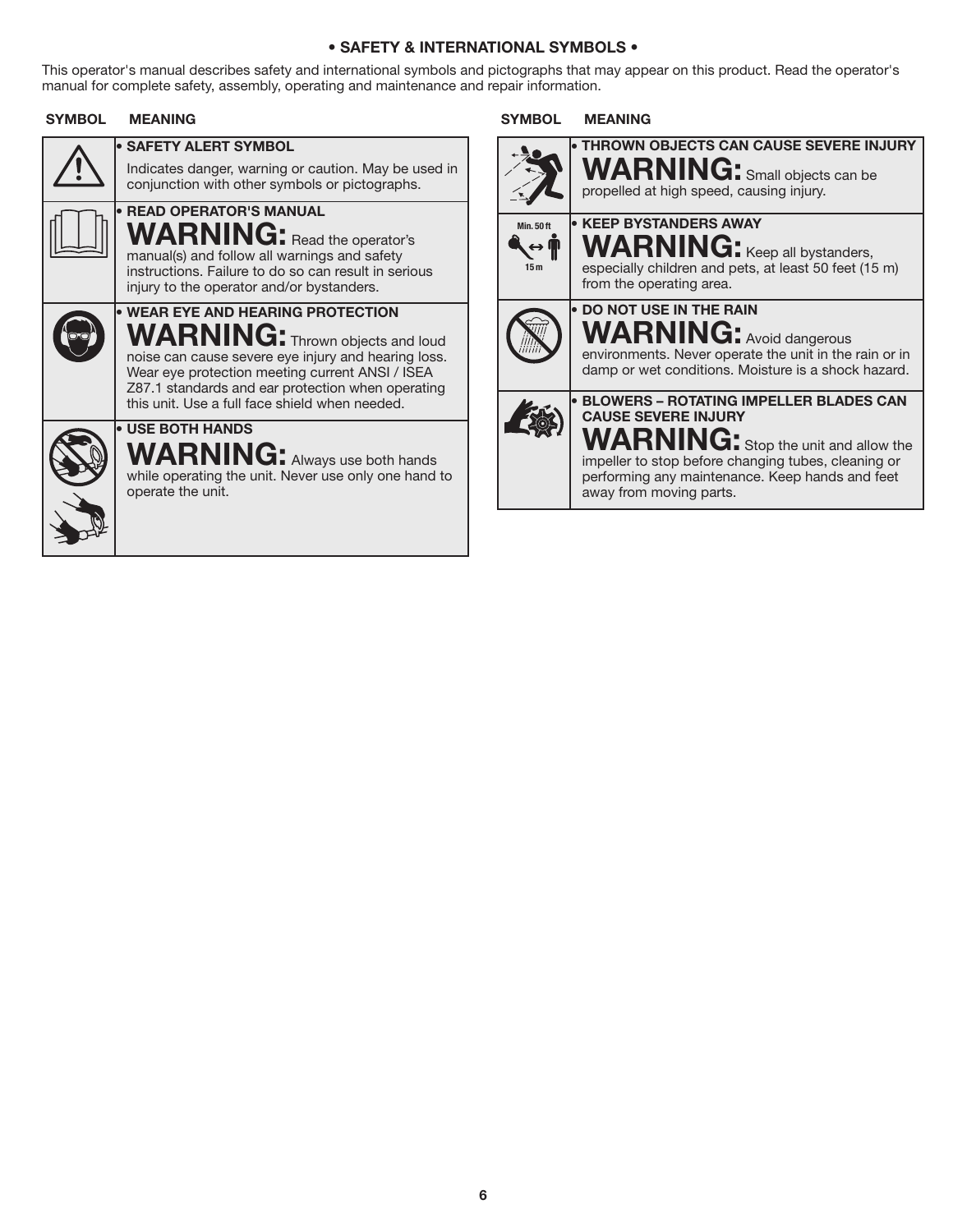#### **APPLICATIONS**

As a blower:

• Cleaning yards, garages, driveways, porches, patios, around walls, fences and more

#### **NO ASSEMBLY TOOLS REQUIRED**



**Shaft Housing Hanger Cap** 

#### **SPECIFICATIONS\***

\* All specifications are based on the latest product information available at the time of printing. We reserve the right to make changes at any time without notice.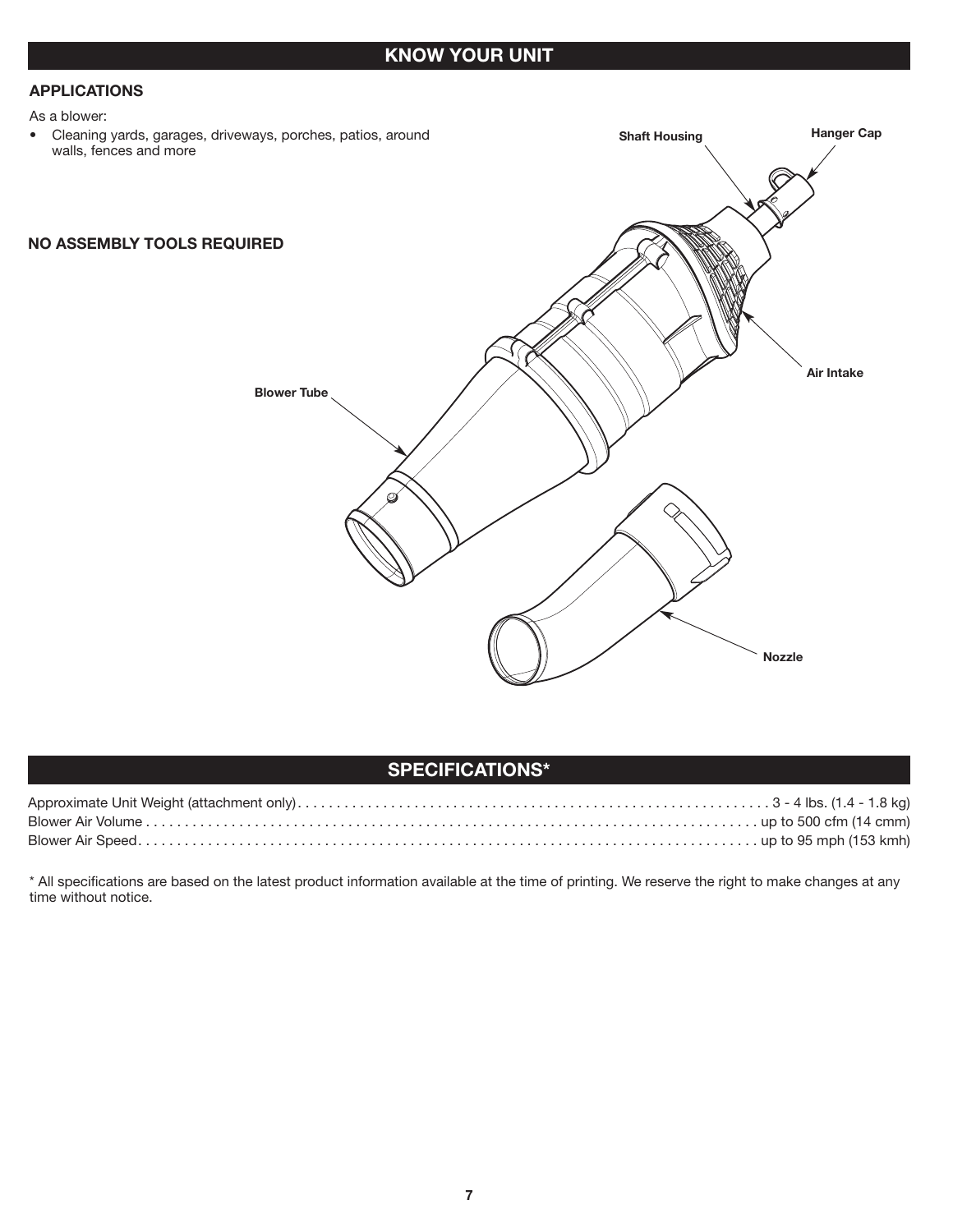#### **ASSEMBLY**



**WARNING:** To prevent serious personal injury, take the following steps before installing or removing the nozzle: • Stop the unit and allow the impeller to come to a complete stop • For gas-powered units, disconnect the spark plug wire. For

electric-powered units, disconnect the unit from the power source. For battery-powered units, remove the battery.

I

**WARNING:** To prevent serious personal injury, do not insert hands into the nozzle or blower tube when removing or installing the nozzle.



#### **INSTALLING AND REMOVING THE NOZZLE**

#### **Installing the Nozzle**

- 1. Align the bump slots on the inside of the nozzle with the bumps on the blower tube (Fig. 1). Push the nozzle onto the blower tube.
- 2. Turn the nozzle clockwise until it locks into place with an audible click (Fig. 2).

#### **Removing the Nozzle**

- 1. Turn the nozzle counterclockwise until it unlocks from the blower tube (Fig. 2).
- 

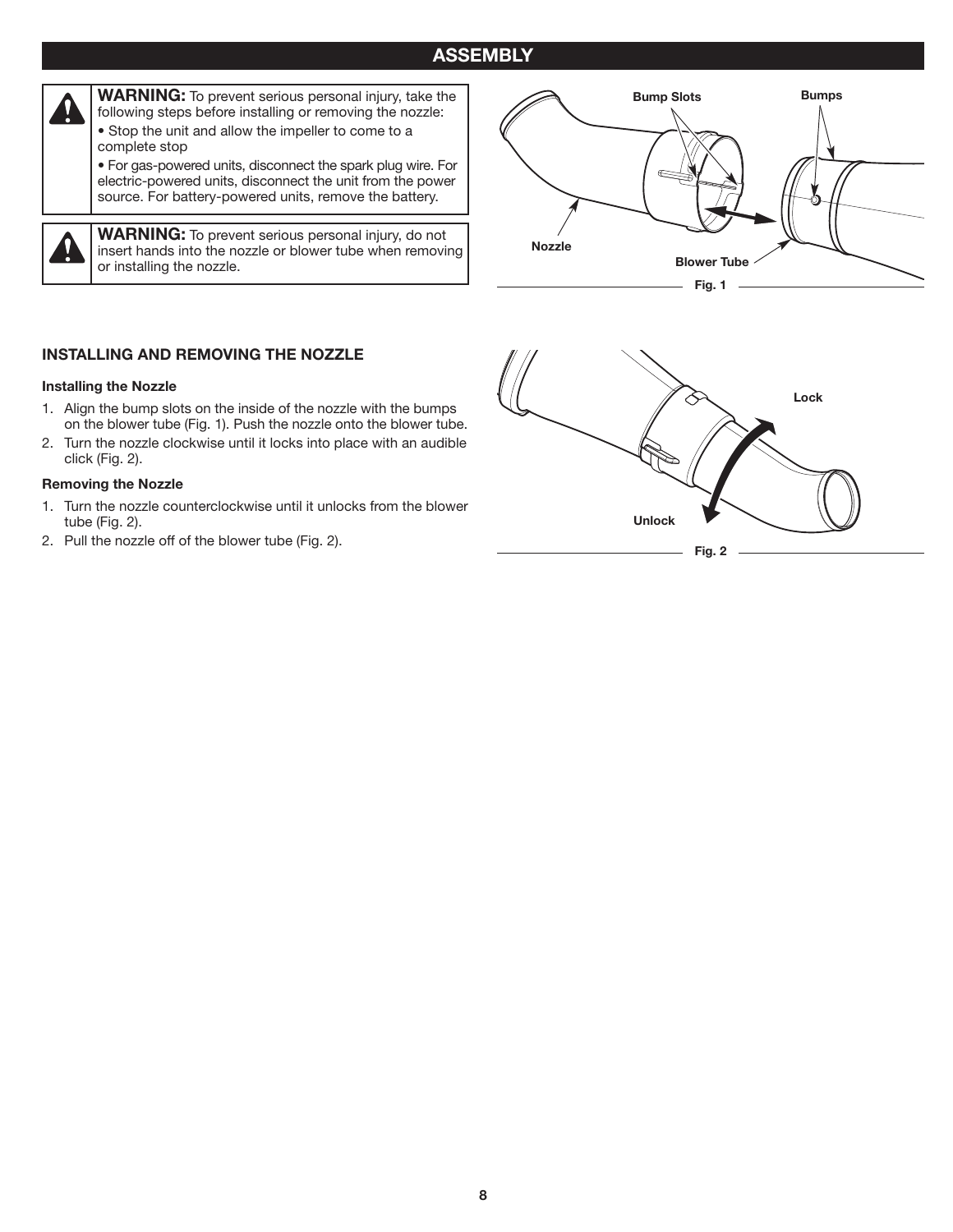#### **INSTALLING AND REMOVING THE ATTACHMENT**

The coupler enables the use of various optional attachments.



**WARNING:** Before using any attachment, read and understand the manual that came with the attachment. Follow all safety information contained within.

**WARNING:** To avoid serious personal injury and damage to the unit, shut the unit off before removing or installing an attachment.

#### **Installing the Attachment**

- 1. Remove the hanger cap from the attachment. Keep the hanger cap for use when storing the attachment. If present, remove the gray spacer from the coupler.
- 2. Set the unit on a flat, level surface.
- 3. Turn the knob counterclockwise to loosen the coupler (Fig. 3).
- 4. Align the release button with the guide recess (Fig. 5).
- 5. Push the attachment straight into the coupler (Fig. 4) until the release button snaps firmly into the primary hole (Fig. 5).
- 6. Turn the knob clockwise to tighten the coupler (Fig. 3).



**WARNING:** Before operating the unit, make sure the release button is fully snapped into the primary hole and the knob is securely tightened.

**WARNING:** Unless specified otherwise, the release button should be snapped into the primary hole only. Using the wrong hole could lead to personal injury or damage to the unit.

#### **Removing the Attachment**

- 1. Set the unit on a flat, level surface.
- 2. Turn the knob counterclockwise to loosen the coupler (Fig. 3).
- 3. Press and hold the release button (Fig. 5).
- 4. Pull the attachment straight out of the coupler (Fig. 4).





**Fig. 4**

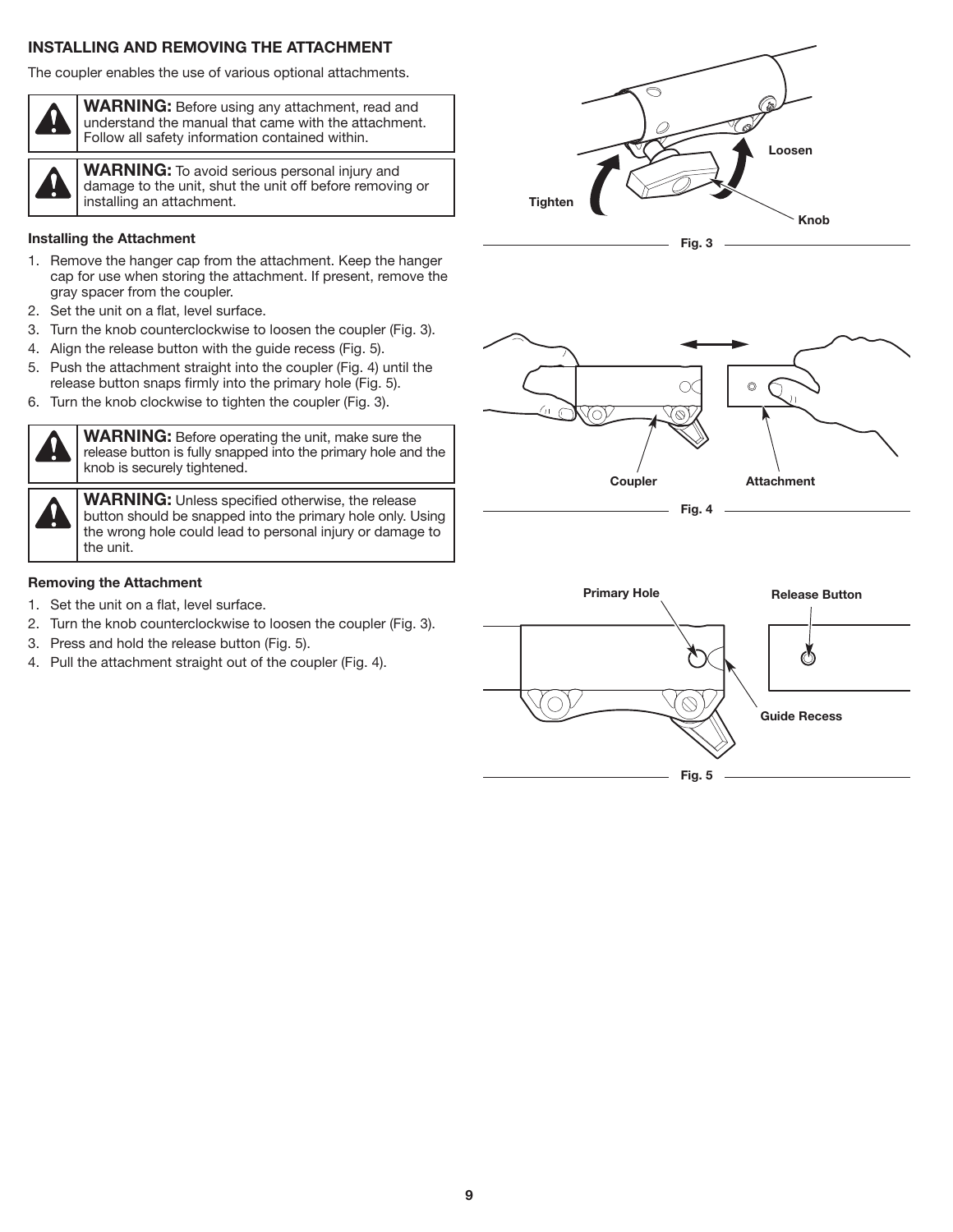#### **HOLDING THE UNIT**



**WARNING:** Always wear eye, hearing, hand, foot and body protection to reduce the risk of injury when operating this unit.

- Stand in the operating position (Fig. 6).
- Hold the shaft grip with the right hand. Keep the right arm slightly bent.
- Hold the handle with the left hand. Keep the left arm straight.
- Hold the unit at waist level.

#### **TIPS FOR BEST RESULTS**

- Make sure the unit is not directed at anybody or any loose debris before starting the unit.
- To reduce the risk of hearing loss associated with sound level(s), hearing protection is required.
- Operate power equipment only at reasonable hours— not early in the morning or late at night when people might be disturbed. Comply with times listed in local ordinances. Usual recommendations are 9:00 am to 5:00 pm, Monday through Saturday.
- To reduce noise levels, limit the number of pieces of equipment used at any one time.
- To reduce noise levels, operate power blowers at the lowest possible speed to do the job.
- Use rakes and brooms to loosen debris before blowing.
- In dusty conditions, slightly dampen surfaces.
- Conserve water by using power blowers instead of hoses for many lawn and garden applications, including areas such as screens, patios, grills, porches and gardens.
- Watch out for children, pets, open windows and freshly washed cars; blow debris safely away.
- Clean up after using blowers and other equipment. Dispose of debris appropriately.
- Use the nozzle for hard-to-reach places, such as corners in a garage, or to control dust in a dust-laden environment (Fig. 7).



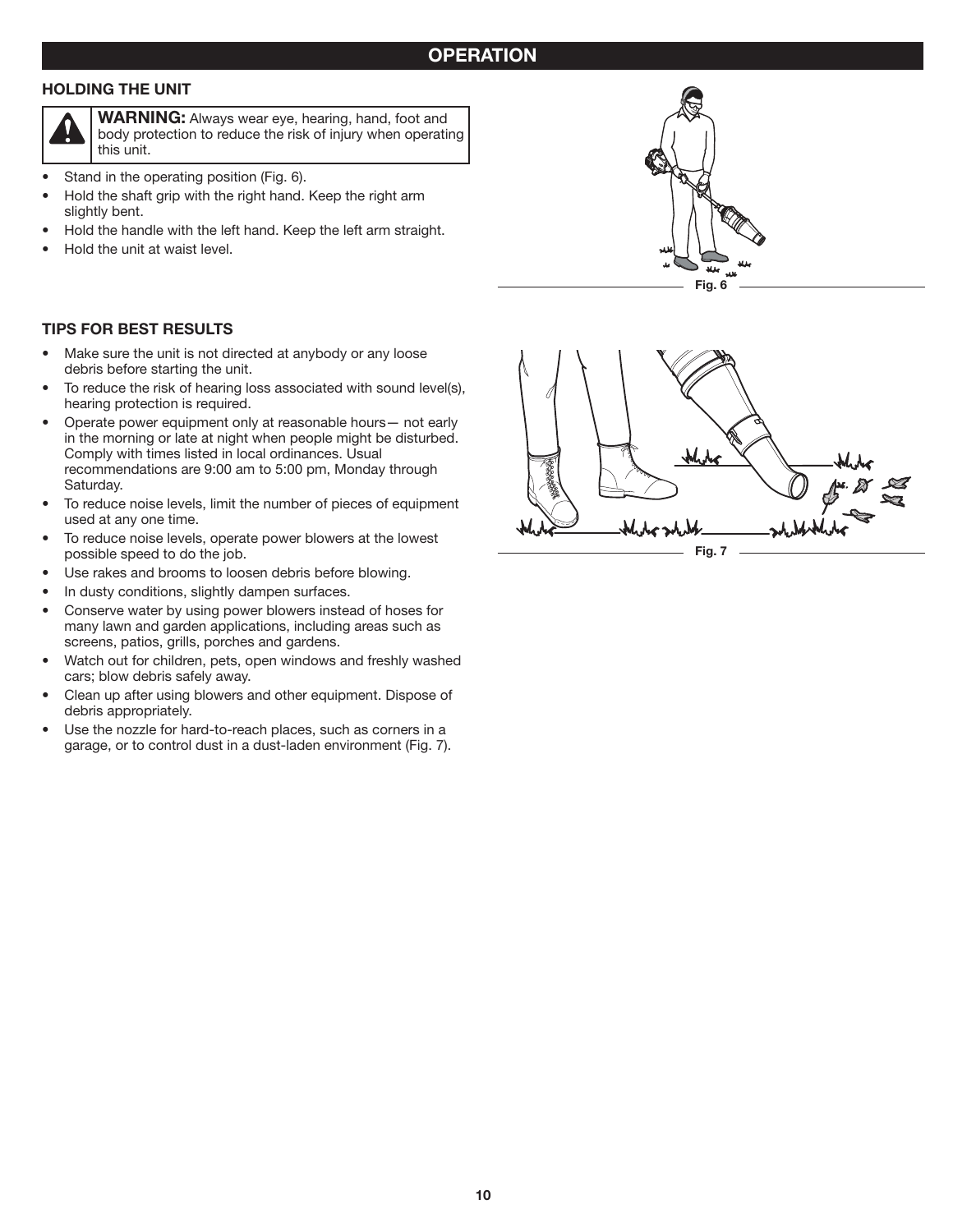### **CLEANING AND STORAGE**

#### **CLEANING**



**WARNING:** To avoid serious personal injury, always stop the unit and allow it to cool before cleaning or maintaining the unit.

**WARNING:** Do not use strong detergents. Household cleaners that contain aromatic oils such as pine and lemon, and solvents such as kerosene, can damage plastic.

Use a small brush or clean, dry cloth to clean the outside of the unit.

#### **STORAGE**

- Never store a fueled unit where fumes may reach an open flame or spark.
- Allow the unit to cool.
- Thoroughly clean the unit and inspect it for any loose or damaged parts. Replace damaged parts and tighten loose screws, nuts or bolts.
- Lock up the unit to prevent unauthorized use or damage.
- Store the unit indoors, in a dry, well-ventilated area.
- Store the unit out of the reach of children.
- To suspend the attachment from a hook, install the hanger cap onto the attachment. Make sure the release button is securely locked into one of the holes on the hanger cap.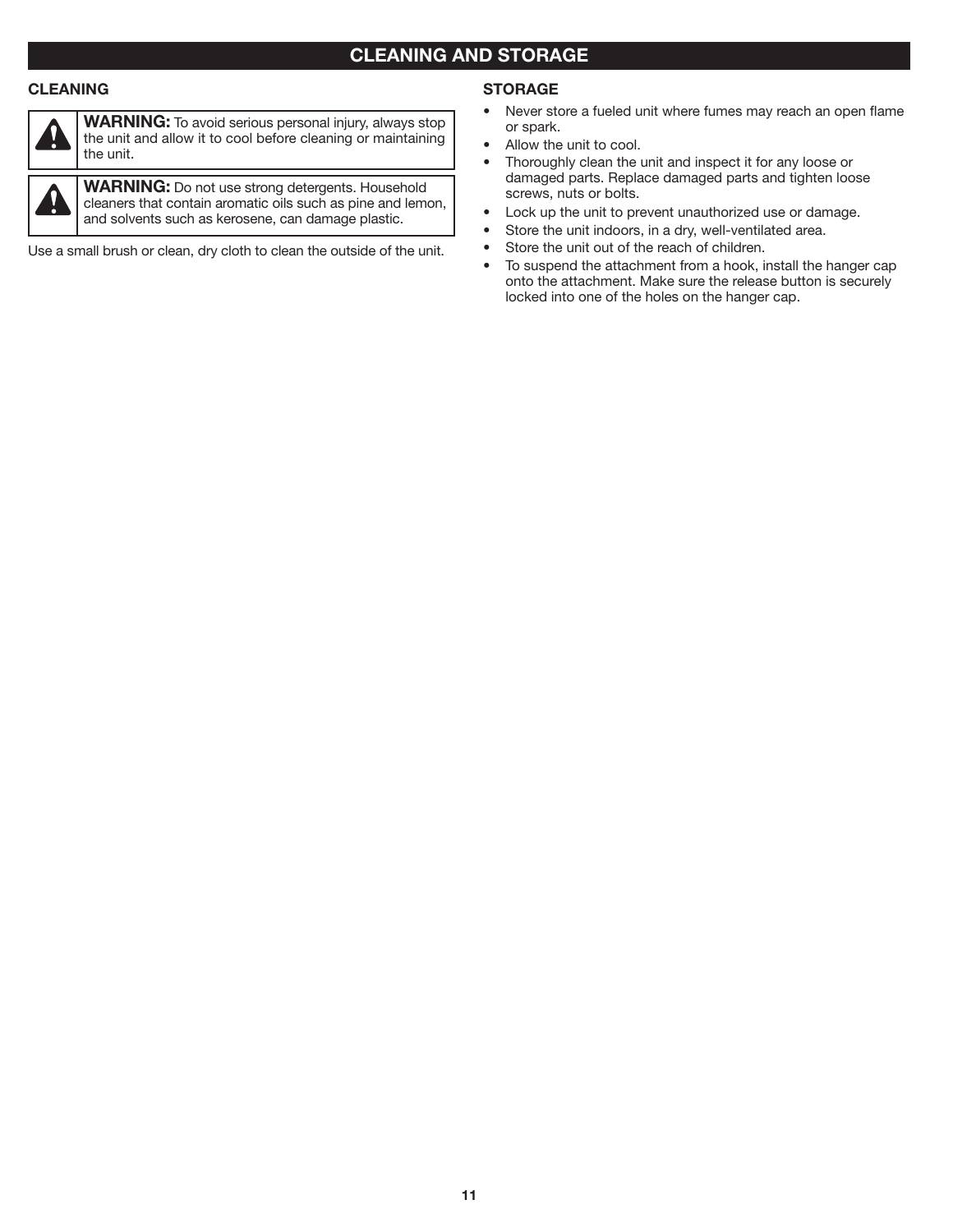

GREENWORKS™ hereby warranties this product, to the original purchaser with **proof of purchase**, for a period of two (2) years against defects in materials, parts or workmanship. GREENWORKS™, at its own discretion will repair or replace any and all parts found to be defective, through normal use, free of charge to the customer. This warranty is valid only for units which have been used for personal use that have not been hired or rented for industrial/commercial use, and that have been maintained in accordance with the instructions in the owner's manual supplied with the product from new.

#### **ITEMS NOT COVERED BY WARRANTY:**

- 1. Any part that has become inoperative due to misuse, commercial use, abuse, neglect, accident, improper maintenance, or alteration; or
- 2. The unit, if it has not been operated and/or maintained in accordance with the owner's manual; or
- 3. Normal wear, except as noted below;
- 4. Routine maintenance items such as lubricants, blade sharpening;
- 5. Normal deterioration of the exterior finish due to use or exposure.

#### **GREENWORKS HELPLINE:**

Warranty service is available by calling our toll-free helpline at **1-888-90WORKS (1-888-909-6757)**.

#### **TRANSPORTATION CHARGES:**

Transportation charges for the movement of any power equipment unit or attachment are the responsibility of the purchaser. It is the purchaser's responsibility to pay transportation charges for any part submitted for replacement under this warranty unless such return is requested in writing by GREENWORKS.



**Greenworks Tools PO Box 1238 Mooresville, NC 28115**

**www.greenworkstools.com**

**TOLL-FREE HELPLINE: 1-888-90WORKS (1-888-909-6757)**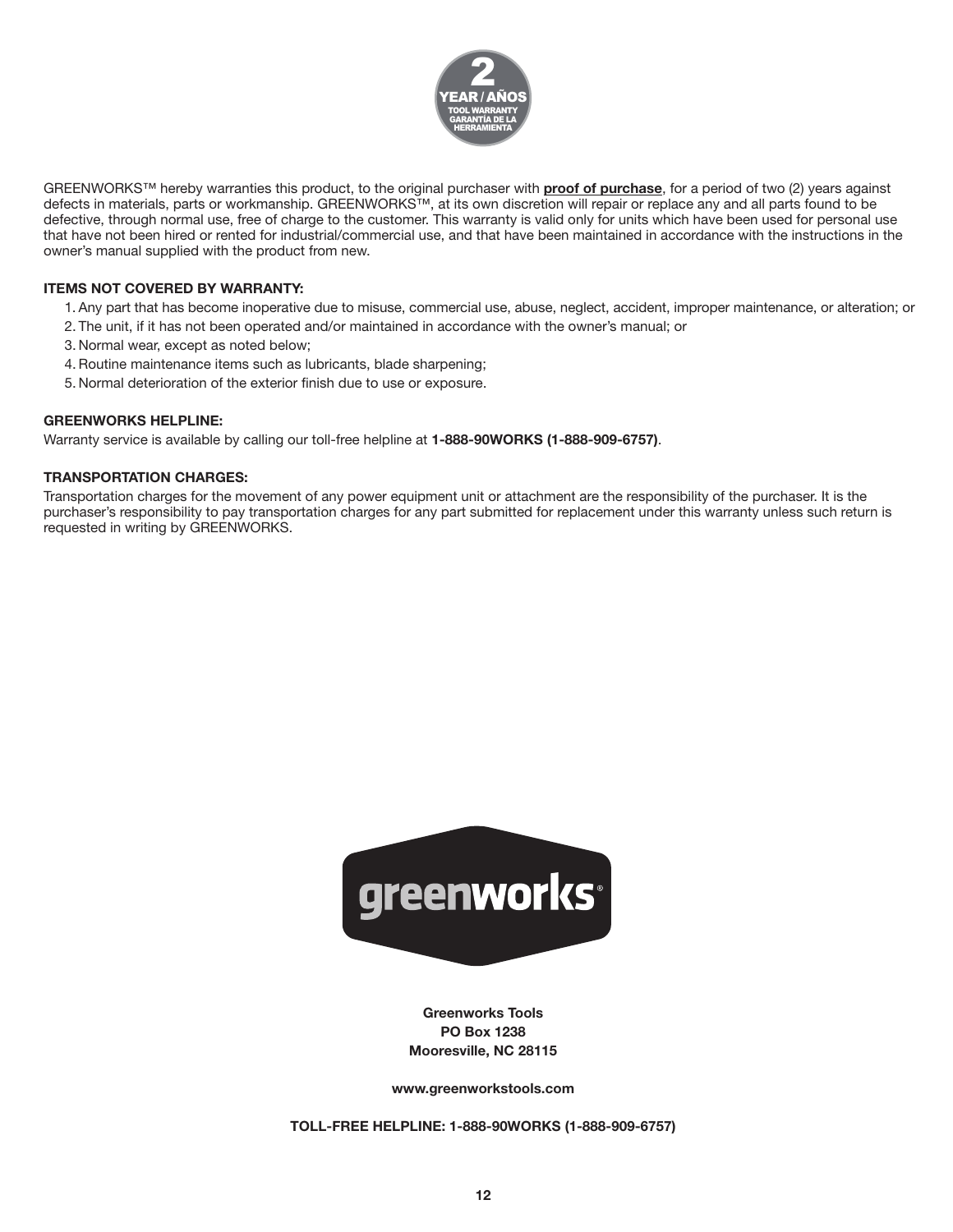

# **Manual del Operador**

## **ABA51**

**Accesorio soplador cónico**



## **CONSERVE ESTAS INSTRUCCIONES**

### **LÍNEA DE AYUDA GRATUITA: 1-888-90WORKS (1-888-909-6757)**

**IMPORTANTE: Lea este manual por completo antes de utilizar este producto. Siga todas las instrucciones.**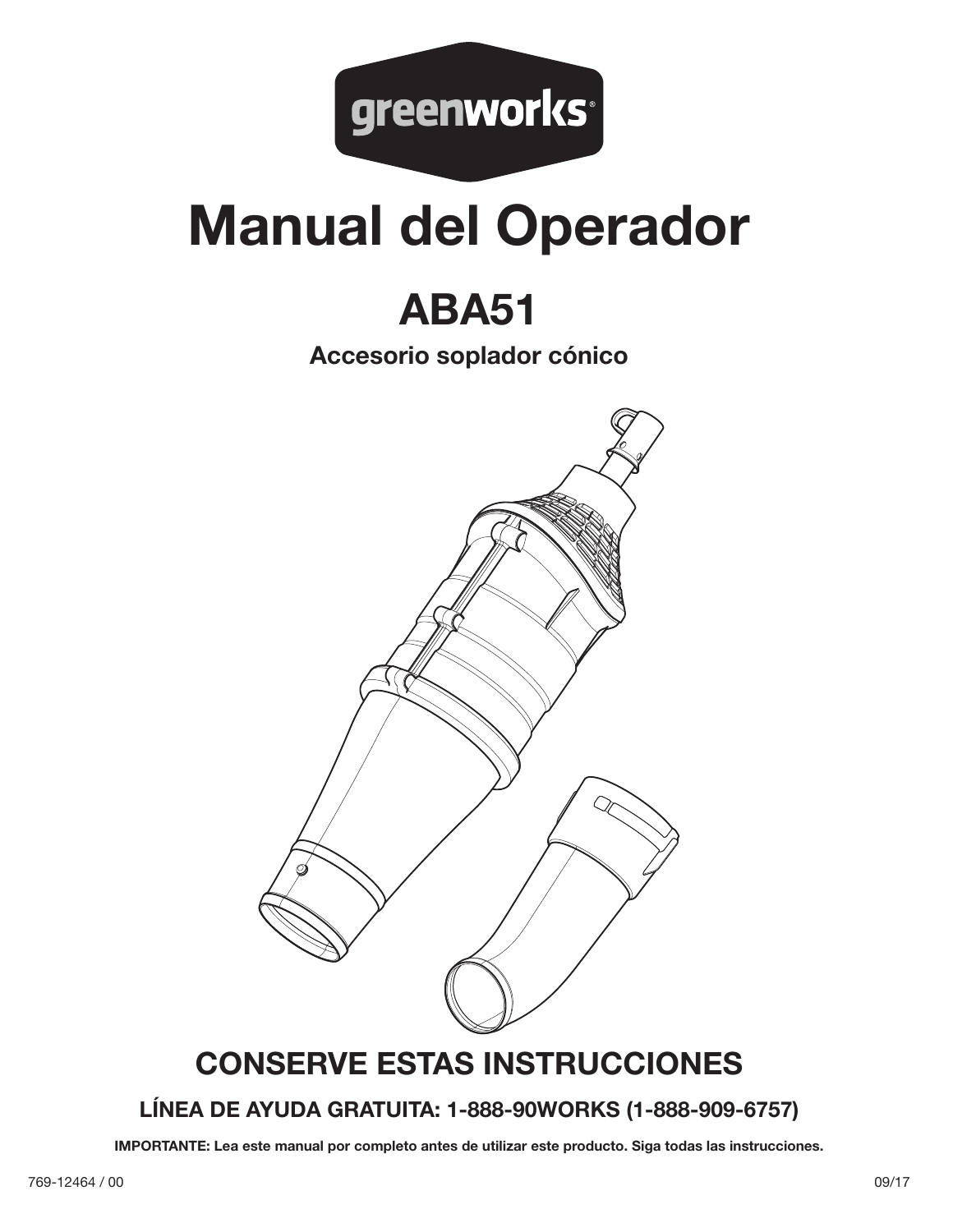#### **TABLA DE CONTENIDO**

#### **SEGURIDAD**

El propósito de los símbolos de seguridad es llamar la atención sobre posibles peligros. Los símbolos de seguridad y sus explicaciones merecen toda su atención y comprensión. Las advertencias de seguridad no eliminan de por sí ningún peligro. Las instrucciones o advertencias que dan no sustituyen las medidas adecuadas de prevención de accidentes.

#### **SÍMBOLO SIGNIFICADO**

 $\boldsymbol{\Omega}$ 



El no obedecer una señal de **ADVERTENCIA** de seguridad **PUEDE** conducir a que usted u otras personas sufran graves lesiones.

**PRECAUCIÓN:**Indica un peligro MODERADO. El no obedecer una señal de **PRECAUCIÓN** de seguridad **PUEDE** conducir a daños a la propiedad o a que usted u otras personas se lesionen.

**NOTA:** Indica información o instrucciones de vital importancia para la operación o el mantenimiento del equipo.

**Lea el manual del operador y siga todas las advertencias e instrucciones de seguridad. No hacerlo puede ocasionar lesiones graves al operador y/o a las personas presentes.**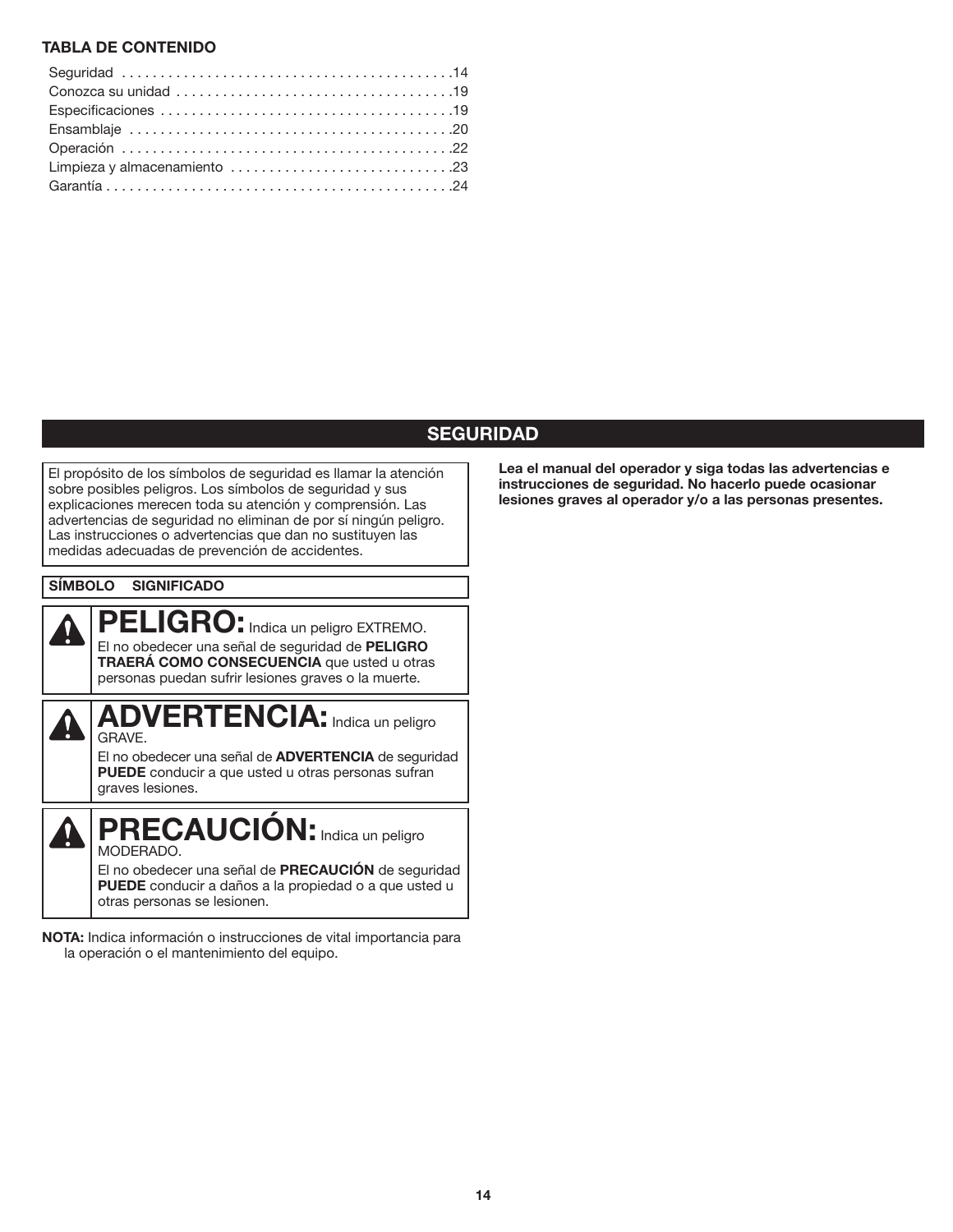## **• INSTRUCCIONES DE SEGURIDAD IMPORTANTES •**

#### **LEA TODAS LAS INSTRUCCIONES ANTES DE OPERAR LA UNIDAD**

## **ADVERTENCIA:** Al usar la unidad

deben seguirse todas las normas de seguridad. Lea estas instrucciones antes de operar la unidad a fin de garantizar la seguridad del operador y de cualquier otra persona presente. Guarde estas instrucciones para poder usarlas más adelante.

- Lea cuidadosamente y entienda el manual del operador de la unidad que impulsa a este acople.
- Lea detenidamente las instrucciones. Familiarícese con los controles y el uso adecuado de la unidad.
- No opere esta unidad si está cansado, enfermo o bajo los efectos del alcohol, drogas o medicamentos.
- Los niños no deben operar la unidad. Los adolescentes deben estar acompañados y supervisados por un adulto.
- Todos los accesorios de protección y seguridad deben estar instalados adecuadamente antes de comenzar a operar la unidad.
- Inspeccione la unidad antes de utilizarla. Reemplace las piezas dañadas. Verifique que no haya fugas de combustible. Asegúrese de que todos los sujetadores estén en su sitio y asegurados. Cambie las piezas rajadas, melladas o dañadas de cualquier forma. No opere la unidad si hay piezas flojas o dañadas.
- Inspeccione cuidadosamente el área antes de encender la unidad. Elimine todos los escombros y los objetos duros o filosos tales como cristales, alambres, etc.
- Tenga en cuenta el riesgo de lesiones a la cabeza, las manos y los pies.
- Aleje a los niños, personas presentes y animales domésticos del área; manténgalos fuera de un radio de 50 pies (15 m) como mínimo. Aún así es posible que se arriesguen a ser golpeados por los objetos lanzados. Sugiera a los presentes usar protección para los ojos. Si alguien se le acerca, pare la unidad inmediatamente.

#### **ADVERTENCIAS DE SEGURIDAD PARA UNIDADES DE GASOLINA**



**ADVERTENCIA:** La gasolina es sumamente inflamable y, de prenderse, sus vapores pueden hacer explosión. Tome las siguientes precauciones:

- Almacene el combustible solo en los recipientes diseñados y aprobados específicamente para estos materiales.
- Pare siempre el motor y deje que se enfríe antes de llenar el tanque. Nunca quite la tapa del tanque de combustible ni eche combustible cuando el motor esté caliente. Antes de llenar el tanque, siempre afloje la tapa lentamente para disipar la presión del mismo.
- Mezcle o eche siempre el combustible en un área exterior bien ventilada y limpia, donde no haya chispas ni llamas. NO fume.
- No opere nunca la unidad si la tapa del combustible no está bien asegurada en su lugar.
- Evite el peligro de incendio debido a combustible derramado. Limpie de inmediato todo combustible derramado de la unidad antes de encenderla. Antes de arrancar el motor, aleje la unidad a una distancia de 30 pies (9.1 m) como mínimo del lugar de abasto de combustible. NO fume.
- No arranque ni use nunca la unidad dentro de una habitación o edificio cerrados. Inhalar los gases de escape puede ser fatal. Opere esta unidad solamente en un área exterior bien ventilada.

#### **ADVERTENCIAS DE SEGURIDAD PARA LAS UNIDADES ELÉCTRICAS**

**ADVERTENCIA:** Para reducir el riesgo de descarga eléctrica, use sólo cables de extensión aprobados para uso en exteriores, como un cable de extensión con cable tipo SW-A, SOW-A, STW-A, STOW-A, SJW-A, SJOW-A, SJTW-W o SJTOW-A. Puede adquirir cables de extensión en su distribuidor local. Use sólo cables de extensión de camisa cilíndrica aprobados para su uso al exterior.

- JUEGOS DE CABLES: Verifique que su juego de cable esté en buenas condiciones. Cuando use un juego de cables, verifique que el cable que usa es lo suficientemente grueso para conducir la corriente que consumirá la unidad. Un juego de cables de menor calibre puede causar una caída de voltaje en la línea y ocasionar la pérdida de energía y recalentamiento. Vea el manual del operador de la unidad que le dará electricidad a este accesorio para saber la medida recomendada para el cable.
- Inspeccione todos los cables de extensión y la conexión eléctrica de la unidad con frecuencia. Observe en detalle si existe deterioro, cortes o grietas en el aislamiento. Inspeccione también si existen daños en las conexiones. Cambie los cables si encuentra algún defecto o daño.
- Evite que el cabezal motorizado se desconecte del cable de extensión durante la operación usando una correa de sujeción en el receptáculo o enchufe, un conector, o hágale un nudo (Fig. A).
- Evite los ambientes peligrosos. No opere nunca su unidad en ambientes húmedos ni mojados. La humedad representa un peligro de descarga eléctrica.
- No use la unidad bajo la lluvia. No la use dentro del agua ni alrededor de ella.
- No toque el enchufe ni la unidad con las manos mojadas ni parado sobre superficies mojadas.
- Do not leave the unNo deje la unidad enchufada cuando no se utilice, esté cambiando los accesorios o mientras se le está dando mantenimiento.

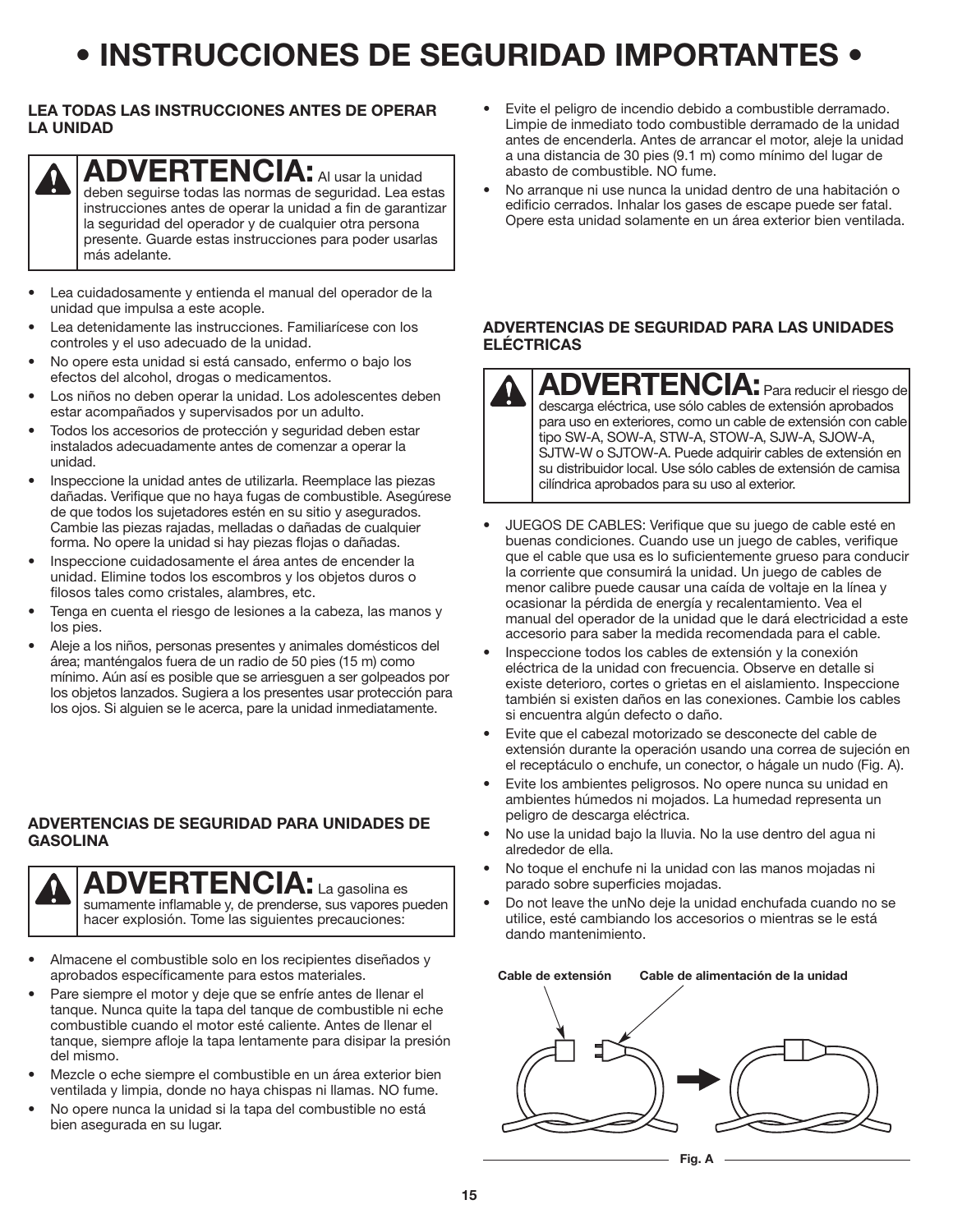#### **ADVERTENCIAS DE SEGURIDAD PARA UNIDADES A BATERÍA**

#### **Seguridad eléctrica en general**

- Antes de usar este producto, lea todas las instrucciones y las marcas de precaución que figuran en la batería, el cargador de baterías y las unidades que se accionan con la batería.
- Use únicamente las baterías y los cargadores especificados por el fabricante de equipo original.
- No exponga la unidad a la lluvia o a condiciones húmedas. Guárdela en un lugar cerrado.
- No utilice la unidad con las manos mojadas.
- Evite los ambientes peligrosos. No utilice la unidad bajo la lluvia, en condiciones húmedas ni en superficies mojadas. La humedad representa un peligro de descarga eléctrica.
- Para reducir el riesgo de descarga eléctrica, evite el contacto del cuerpo con elementos conductores con puesta a tierra, por ejemplo, caños metálicos o cercos de alambre.
- No utilice la unidad en atmósferas explosivas, por ejemplo, en presencia de líquidos, gases o polvo inflamables.

#### **Seguridad del cargador de baterías**

- No agarre el cargador, incluido el enchufe del cargador y las terminales del cargador, con las manos húmedas.
- No cargue la unidad en el exterior.
- Siga todas las instrucciones de carga. No cargue la batería fuera del rango de temperaturas indicado. Si carga la batería incorrectamente o la carga fuera del rango de temperaturas indicado se podría dañar y aumentar el riesgo de incendio.
- La unidad lleva una placa de identificación que indica el voltaje utilizado. Nunca conecte la unidad con un voltaje de CA que difiera de este voltaje.
- No se debe utilizar un cable prolongador a menos que sea absolutamente necesario. El uso de un cable prolongador inadecuado puede generar riesgo de incendio, descarga eléctrica o electrocución.
- No utilice cables prolongadores múltiples.
- Asegúrese de que el cable prolongador sea suficientemente pesado como para transportar la corriente que toma la unidad. Si el cable prolongador es de calibre inferior al requerido se producirá una caída del voltaje de línea y esto dará lugar a la pérdida de potencia y el sobrecalentamiento. Si está en duda, utilice cable del calibre más grueso siguiente. A menor número de calibre, mayor grosor de cable.
- Asegúrese de que los cables estén en buenas condiciones. Inspeccione el cable de alimentación y el cable prolongador periódicamente. Observe detenidamente para ver si hay deterioro, cortes o grietas en el aislamiento. Si el cable se daña de algún modo cuando está enchufado, desconecte el cable del tomacorriente y de la unidad. No utilice un cable dañado. Los cables dañados se deben reparar o cambiar.
- No use los cables en forma inadecuada. Nunca arrastre ni lleve la unidad tirando del cable. Mantenga los cables lejos de fuentes de calor, aceite, agua, bordes filosos y objetos en movimiento. Para desconectar un cable agarre siempre el enchufe.
- No modifique nunca un enchufe, un cable ni un tomacorriente de ninguna manera.
- En el(los) circuito(s) a ser usados con esta unidad siempre se debe suministrar protección con un interruptor de detección de falla a tierra (GFCI). Para proporcionar una medida adicional de seguridad, utilice receptáculos con protección GFCI incorporada.
- No coloque el cargador de baterías en lugares donde se lo pueda pisar, donde alguien pueda tropezar o que se pueda dañar.
- No cargue las baterías bajo la lluvia ni en condiciones mojadas. Guarde el cargador de baterías en un área fresca y seca.
- Guarde el cargador de baterías lejos de cualquier líquido.
- No permita que se introduzcan objetos metálicos pequeños ni materiales, por ejemplo, lana de acero, lámina de aluminio ni otras partículas extrañas en el puerto del cargador.
- No pruebe el cargador con material conductor. Existe el riesgo de descarga eléctrica.
- No cubra el cargador de baterías. El cargador de baterías se puede sobrecalentar.
- No permita que la batería o el cargador de baterías se sobrecalienten. Si se calientan, deje que los mismos se enfríen.
- Siempre desconecte el cargador de baterías antes de limpiarlo. Desenchufe siempre el cargador de baterías cuando no esté en uso.

#### **Seguridad de las baterías**

- No exponga la batería al fuego ni a temperaturas superiores a 176º F (80º C). Si lo hiciera, se podría producir una explosión.
- Manipule las baterías con cuidado. No cortocircuite la batería con materiales conductores, por ejemplo, anillos, pulseras, llaves, etc. Si se cortocircuita la batería se pueden producir lesiones personales, daños a la batería o un incendio.
- Cuando la batería no se utiliza, mantenga la misma lejos de objetos metálicos pequeños, por ejemplo, ganchos de papel, monedas, clavos, etc. Estos elementos pueden conectar un borne con otro y cortocircuitar la batería.
- No intente cargar una batería que esté rota o dañada.
- No utilice baterías que estén dañadas o hayan sido modificadas. Si lo hiciera, se podría producir un incendio, una explosión o lesiones personales.

### **ADVERTENCIA:** La batería puede

generar riesgo de incendio o quemadura química si no se manipula la misma adecuadamente. No desarme, sobrecaliente ni incinere la batería. La batería puede generar una pequeña fuga en condiciones extremas de uso o temperatura.

#### **Si el fluido de la batería entra en contacto con la piel:**

- Lave inmediatamente el área con jabón y agua.
- Neutralice el fluido de la batería con un ácido suave (jugo de limón, vinagre, etc.).
- Consulte con un médico de inmediato.

#### **Si el fluido de la batería entra en contacto con los ojos:**

- Enjuague inmediatamente los ojos con agua limpia durante 15 minutos por lo menos.
- Consulte con un médico de inmediato.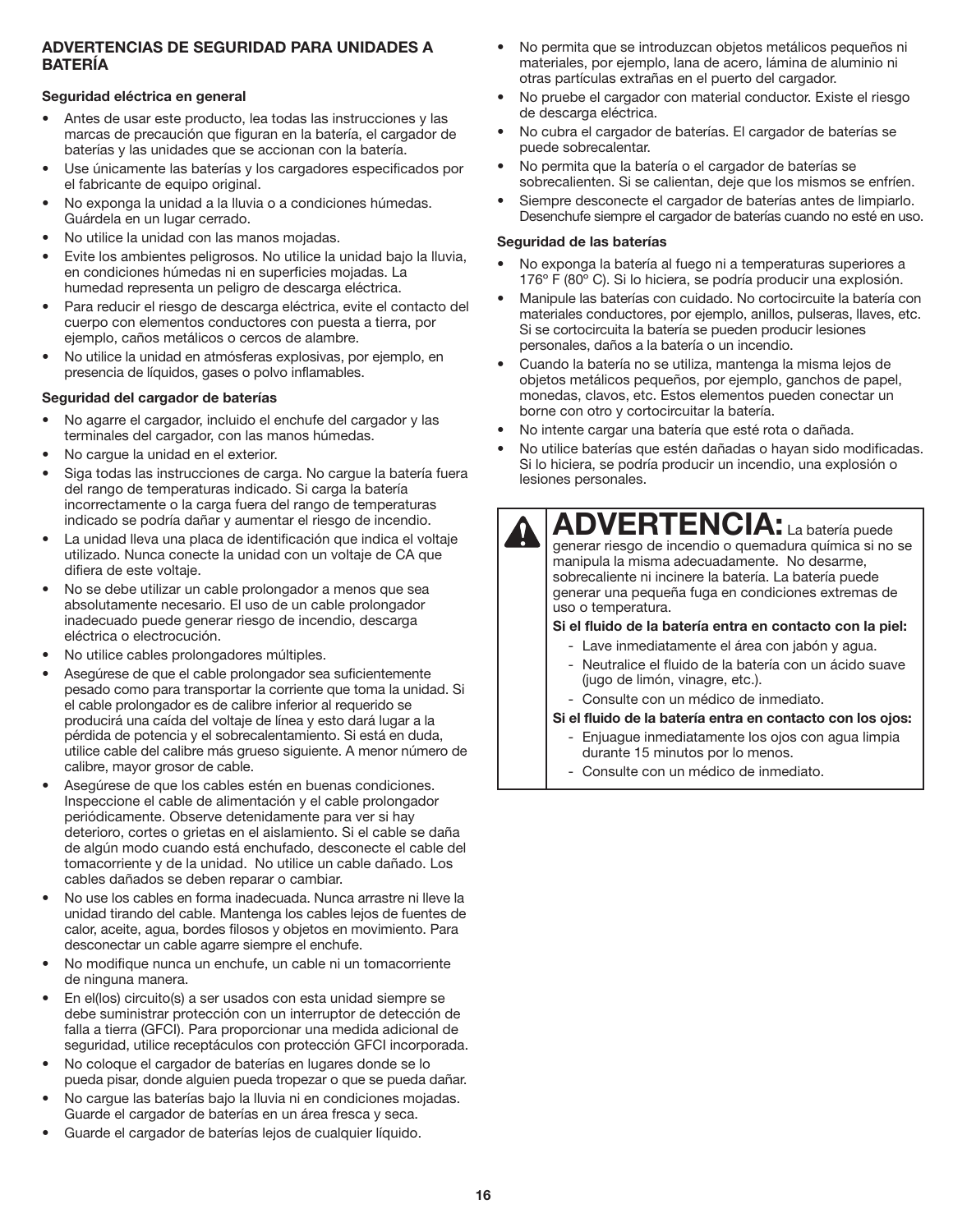#### **ELIMINACIÓN DE LAS BATERÍAS DAÑADAS O AGOTADAS**

**ADVERTENCIA:** Para evitar la

contaminación ambiental, póngase en contacto con su agencia local de eliminación de residuos para solicitar instrucciones antes de eliminar baterías de ion de litio dañadas o agotadas. Lleve las baterías a un centro local de reciclaje y/o eliminación que cuente con certificación para la eliminación de baterías de ion de litio.

**ADVERTENCIA:** No use baterías rotas o con grietas, aun cuando no tengan pérdidas. Cambie las baterías dañadas o agotadas por baterías nuevas. ¡NO INTENTE REPARAR LAS BATERÍAS! Los intentos de reparación pueden producir lesiones personales graves debido a explosión o descarga eléctrica.

Para evitar lesiones personales y daños ambientales:

- No intente retirar ni destruir ningún componente de la batería. No abra ni mutile la batería. Si se produce una pérdida, los electrolitos emitidos son corrosivos y tóxicos. No deje que la solución entre en contacto con sus ojos o su piel y no trague solución.
- No arroje la batería junto con la basura domiciliaria normal.
- No arroje la batería al fuego. El elemento de la batería puede explotar.
- No elimine la batería en un lugar donde pase a ser parte de algún relleno sanitario o de los desechos sólidos municipales.
- Cubra los bornes de la batería con cinta adhesiva reforzada.
- Deseche la batería de acuerdo con las regulaciones federales, estatales y locales.
- Elimine la batería sin demora.

 $\boldsymbol{\Omega}$ 

#### **AL OPERAR LA UNIDAD**

- Use gafas o lentes de seguridad que cumplan con las normas actuales ANSI Z87.1 y estén marcados como tales. Use siempre protección para los oídos al operar esta unidad. Si la operación levanta polvo, lleve puesta una máscara facial o contra el polvo.
- Use pantalones largos y gruesos, botas, guantes y camisa de mangas largas. No use ropa holgada, alhajas, pantalones cortos, sandalias ni ande descalzo. Asegure su cabello por encima del nivel de los hombros.
- Ajuste la manija para que brinde el mejor agarre, si corresponde.
- Antes de arrancar la unidad, asegúrese de que la cuchilla no haga contacto con ningún objeto.
- Use la unidad únicamente a la luz del día o con buena luz artificial.
- Use la herramienta correcta. Use esta herramienta solamente con el propósito previsto.
- Sostenga siempre la unidad con ambas manos al operarla. Agarre firmemente ambos mangos o empuñaduras.
- No intente alcanzar demasiado lejos. Mantenga siempre una posición y equilibrio adecuados. Tenga cuidado al trabajar sobre escalinatas, cuestas empinadas o pendientes. Para evitar lesiones graves, no haga funcionar la unidad desde una escalera de mano o un techo.
- Mantenga las manos, la cara y los pies lejos de todas las partes móviles. No toque o trate de detener las piezas móviles.
- No opere la unidad a una velocidad mayor a la necesaria para la tarea. No haga funcionar la unidad a alta velocidad cuando no está en uso.
- No fuerce el equipo. El mismo trabajará mejor y con mayor seguridad si lo utiliza a la velocidad para la que ha sido diseñado.
- Pare siempre la unidad cuando posponga el trabajo o mientras camine entre diferentes zonas de corte.
- Si golpea o se enreda con un objeto extraño, pare de inmediato la unidad y verifique si hay algún daño. No ponga a funcionar el equipo sin reparar el daño. No opere la unidad si hay piezas flojas o dañadas.
- Use únicamente para esta unidad las piezas de repuesto y accesorios del fabricante original. Estas se encuentran disponibles en su distribuidor de servicio autorizado. El uso de cualquier pieza o accesorio no autorizado podría causar lesiones graves al usuario o daños a la unidad y anular la garantía.
- Mantenga limpia la unidad. Quite con cuidado cualquier resto de vegetación u otros residuos que puedan bloquear las piezas móviles.
- Si la unidad comienza a vibrar anormalmente, deténgala de inmediato. Inspeccione la unidad para encontrar la causa de la vibración. Generalmente, la vibración es un indicador de problemas.

#### **SEGURIDAD DE LA SOPLADORA**

- No inserte nada en los pasos de aire, los tubos o la boquilla de la sopladora. No utilice la unidad si uno de los pasos de aire o tubos está tapado. Mantenga los pasos de aire libres de polvo, pelusa, pelo y cualquier cosa que pueda reducir la circulación de aire.
- No use la unidad para rociar líquidos, especialmente líquidos inflamables o combustibles, como la gasolina. No use la unidad en lugares donde esos líquidos están presentes.
- No use la unidad para rociar sustancias químicas, fertilizantes u otras substancias que puedan contener materiales tóxicos.
- No apoye la unidad sobre ninguna superficie mientras está funcionando. La toma de aire puede levantar residuos y expulsarlos por el escape, dañando la unidad u otros bienes o causando lesiones graves a los observadores o al operador.
- Durante la operación, no apunte nunca la unidad en dirección a las personas, animales, ventanas o automóviles. Dirija siempre los residuos soplados lejos de las personas, animales, ventanas y automóviles.
- Tenga aún más cuidado al soplar residuos cerca de objetos sólidos como árboles, muros, vallas, etc. Siempre que pueda, sople en dirección opuesta a esos objetos y no hacia ellos.
- Tenga cuidado cuando trabaja cerca de plantas valiosas. La fuerza del aire soplado puede dañar a las plantas jóvenes.
- No intente nunca destapar una toma de aire mientras la unidad está funcionando.
- Mantenga el cabello, los dedos y otras partes del cuerpo alejados de las piezas móviles y las aberturas.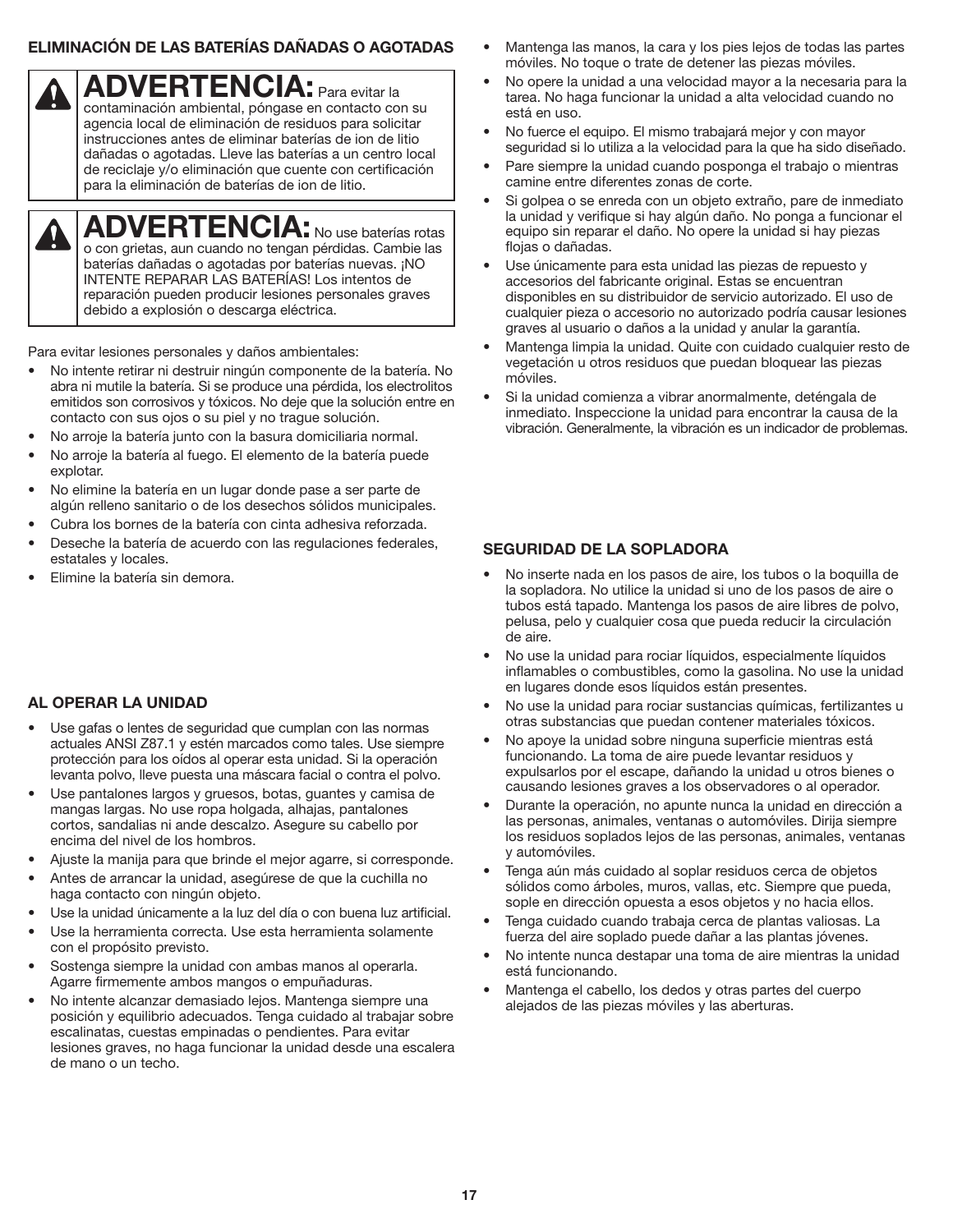#### **OTRAS ADVERTENCIAS DE SEGURIDAD**

- El mantenimiento de la unidad debe ser minucioso.
- No realice ningún procedimiento de mantenimiento que no figure en este manual. No intente reparar la unidad; no tiene piezas internas recambiables por el usuario.
- Nunca extraiga, modifique o deje inoperativo ningún dispositivo de seguridad que venga con la unidad.
- Antes de inspeccionar, mantener, limpiar, guardar, transportar o reemplazar alguna de las piezas en la unidad:
	- 1. Detenga la unidad.
	- 2. Asegúrese de que se hayan detenido todas las piezas móviles.
	- 3. Deje que la unidad se enfríe.
	- 4. Para las unidades que funcionan con gasolina, desconecte el cable de la bujía. Para las unidades que funcionan con electricidad, desconecte la unidad de la alimentación eléctrica. Para unidades a batería, extraiga la batería.
- Sujete la unidad durante el transporte.
- Nunca almacene la unidad con combustible en el depósito, en el interior de una construcción donde las emanaciones puedan alcanzar una llama abierta (luces piloto, etc.) o chispas (interruptores, motores eléctricos, etc.).
- Almacene la unidad en un lugar seco, asegurada o a una altura que evite que se la use sin autorización o se la dañe. Mantenga la unidad lejos del alcance de los niños.
- Nunca rocíe ni arroje chorros de agua ni de ningún otro líquido a la unidad. Mantenga las manijas secas, limpias y sin residuos. Limpie la unidad luego de cada uso. Consulte *Limpieza y almacenamiento*. No utilice solventes o detergentes fuertes.
- Guarde estas instrucciones. Consúltelas con frecuencia y úselas para capacitar a otros usuarios. Si le presta esta unidad a otras personas, también debe prestarles estas instrucciones.

## **GUARDE ESTAS INSTRUCCIONES**

#### **• SÍMBOLOS INTERNACIONALES Y DE SEGURIDAD •**

Este manual del operador describe símbolos y pictografías internacionales y de seguridad que posiblemente aparezcan en este producto. Lea el manual del operador para informarse bien sobre la seguridad, ensamblaje, operación, mantenimiento y reparación.

| • SÍMBOLO DE ALERTA DE SEGURIDAD<br>Indica peligro, advertencia o precaución. Puede<br>utilizarse junto con otros símbolos o pictogramas.                                                                                                                                                                                                                                                                       |
|-----------------------------------------------------------------------------------------------------------------------------------------------------------------------------------------------------------------------------------------------------------------------------------------------------------------------------------------------------------------------------------------------------------------|
| <b>• LEA EL MANUAL DEL OPERADOR</b><br><b>ADVERTENCIA:</b> Lea el (los)<br>manual(es) del operador y cumpla todas las<br>advertencias e instrucciones de seguridad. Si no lo<br>hace, el operador y/o los observadores pueden sufrir<br>lesiones graves.                                                                                                                                                        |
| · UTILICE PROTECCIÓN OCULAR Y AUDITIVA<br><b>ADVERTENCIA:</b> Los objetos que<br>son arrojados por el aire y los ruidos fuertes pueden<br>provocar graves lesiones oculares y pérdidas de<br>audición. Cuando opere esta unidad, utilice<br>protección ocular que cumpla con las normas ANSI /<br>ISEA Z87.1 vigentes y protectores auditivos. Utilice<br>una máscara que cubra todo el rostro si es necesario. |
| <b>• UTILICE AMBAS MANOS</b><br><b>ADVERTENCIA: Utilice siempre</b><br>ambas manos mientras opera la unidad. Nunca opere<br>la unidad con una mano sola.                                                                                                                                                                                                                                                        |

#### **SÍMBOLO SIGNIFICADO SÍMBOLO SIGNIFICADO**

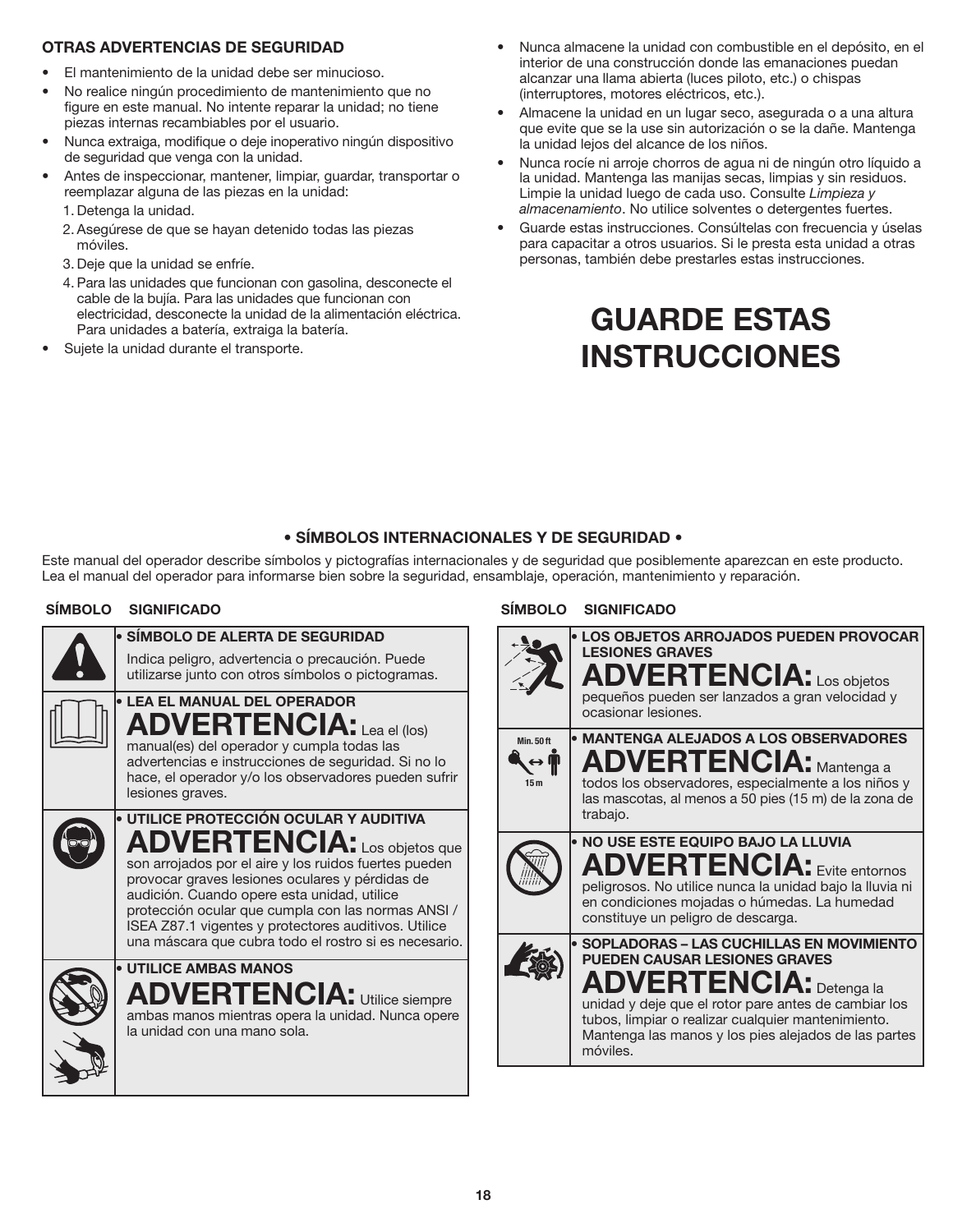#### **CONOZCA SU UNIDAD**

#### **USOS**

#### Como sopladora:

• Limpieza de patios, garajes, entrada de autos, pórticos, terrazas, aceras, derredores de muros, cercas y otros

#### **NO SE REQUIERE DE HERRAMIENTAS PARA EL ENSAMBLAJE**



#### **ESPECIFICACIONES\***

\* Todas las especificaciones se basan en la información del producto más reciente disponible en el momento de la impresión. Nos reservamos el derecho de hacer cambios en cualquier momento, sin previo aviso.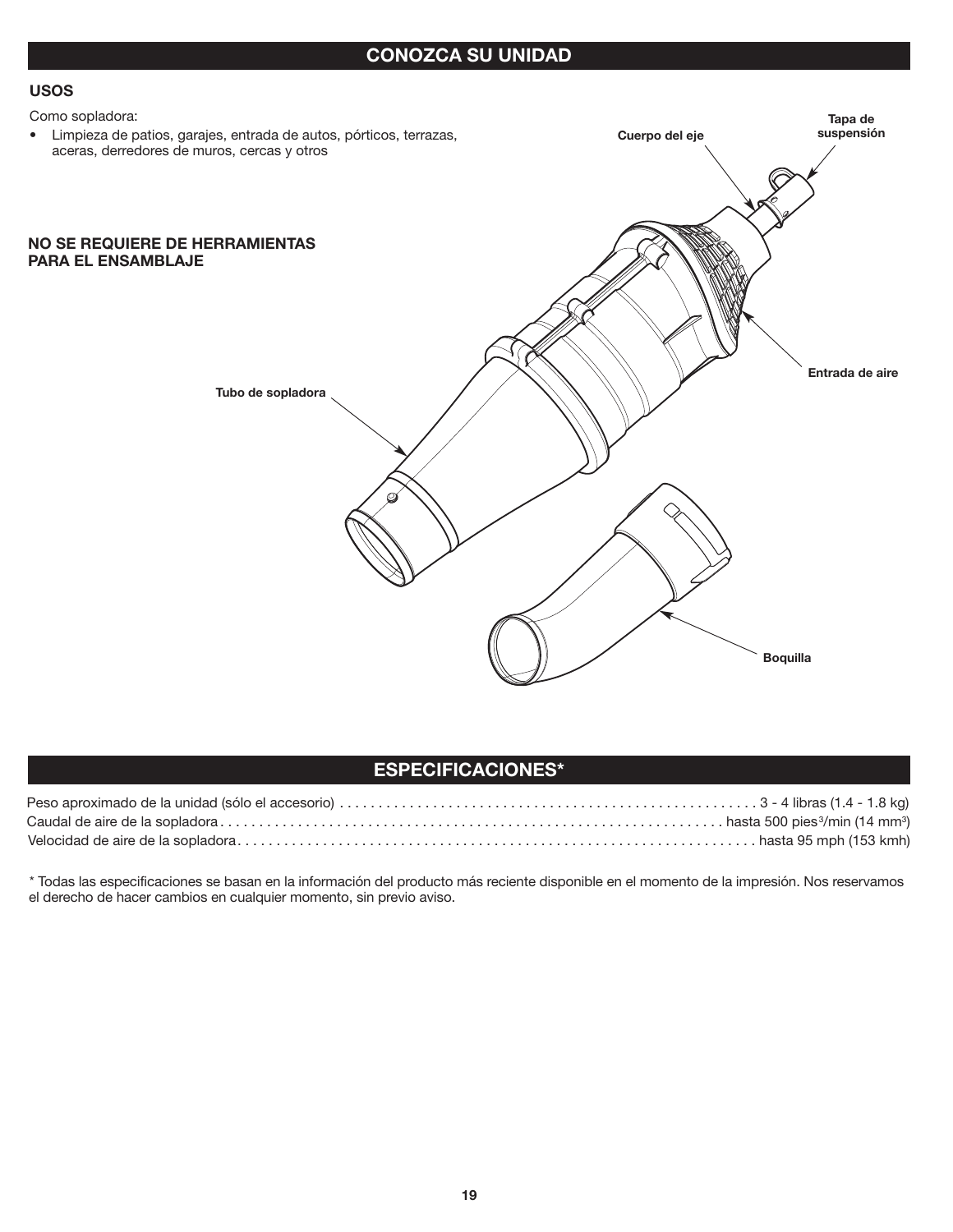#### **ENSAMBLAJE**



**ADVERTENCIA:** Para evitar las lesiones personales graves, siga los pasos siguientes antes de instalar o retirar la boquilla:

• Deje que la unidad y el impelente se detengan por completo.

• Para las unidades que funcionan con gasolina, desconecte el cable de la bujía. Para las unidades que funcionan con electricidad, desconecte la unidad de la alimentación eléctrica. Para unidades a batería, extraiga la batería.

**ADVERTENCIA:** Para evitar las lesiones personales graves, no inserte las manos en la boquilla o el tubo de la sopladora al retirar o instalar la boquilla.



#### **INSTALACIÓN Y RETIRO DE LA BOQUILLA**

#### **Instalación de la boquilla**

- 1. Alinee las ranuras de tope del interior de la boquilla con los topes del tubo de la sopladora (Fig. 1). Empuje la boquilla hacia el tubo de la sopladora.
- 2. Gire la boquilla hacia la derecha hasta que calce con un chasquido sonoro (Fig. 2).

#### **Retiro de la boquilla**

- 1. Gire la boquilla hacia la izquierda hasta que se separa del tubo de la sopladora (Fig. 2).
- 2. Extraiga la boquilla del tubo de la sopladora (Fig. 2).

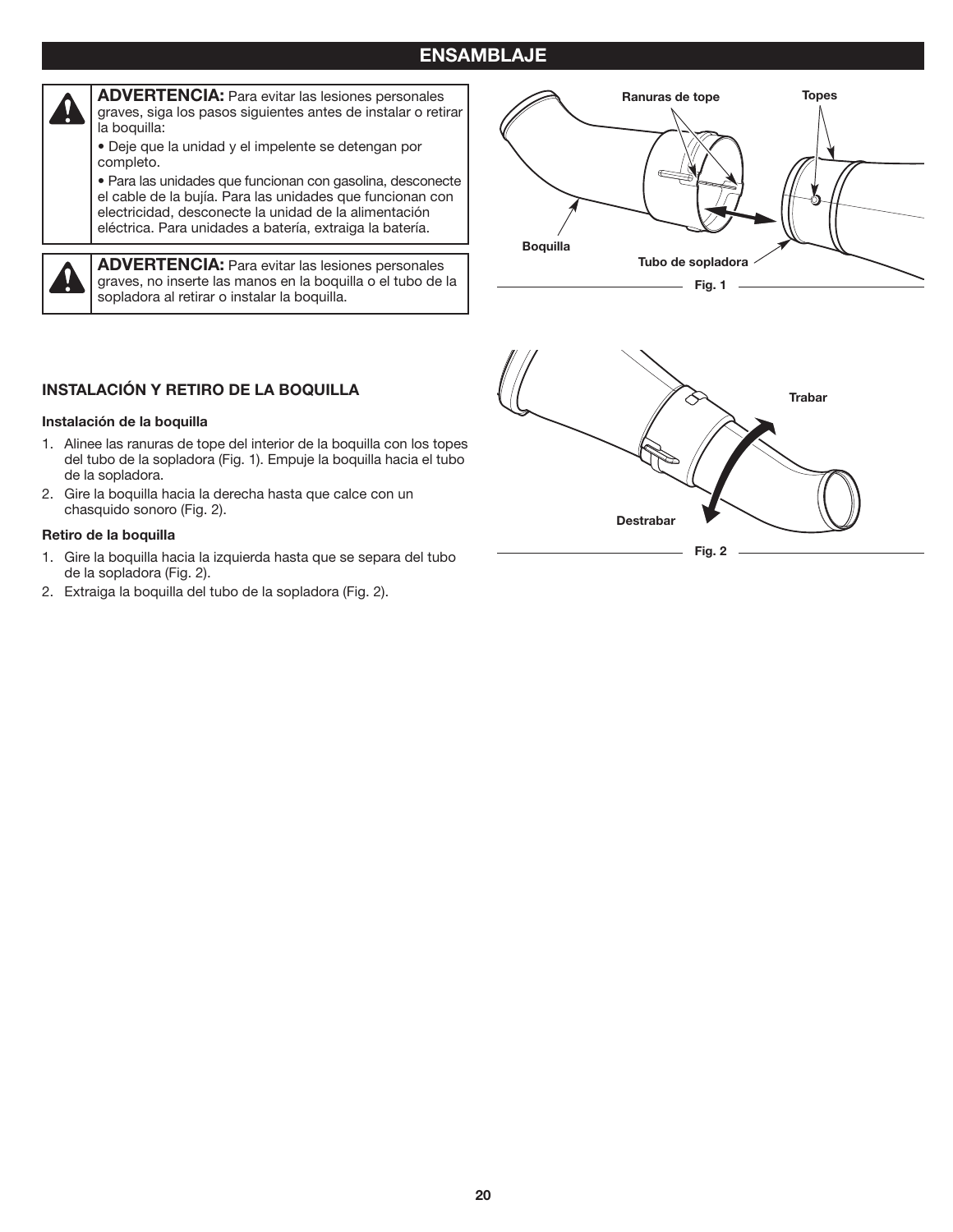#### **INSTALACIÓN Y EXTRACCIÓN DEL ACCESORIO**

El acoplador permite el uso de varios accesorios opcionales.



**ADVERTENCIA:** Antes de comenzar a utilizar cualquiera de los accesorios, lea y comprenda el manual que viene con dicho accesorio. Tenga en cuenta toda la información de seguridad que incluye.

**ADVERTENCIA:** A fin de evitar lesiones personales graves y daños a la unidad, apáguela antes de extraer o instalar un accesorio.

#### **Instalación del accesorio**

- 1. Quite la tapa de suspensión del accesorio. Guarde la tapa de suspensión para utilizarla al almacenar el accesorio. De estar presente, extraiga el espaciador gris del acoplador.
- 2. Coloque la unidad en una superficie plana y nivelada.
- 3. Gire la perilla en el sentido contrario a las agujas del reloj para aflojar el acoplador (Fig. 3).
- 4. Alinee el botón de liberación con el embutimiento de la guía (Fig. 5).
- 5. Presione el accesorio directamente dentro del acoplador (Fig. 4) hasta que el botón de liberación encaje a presión firmemente del orificio principal (Fig. 5).
- 6. Gire la perilla en el sentido de las agujas del reloj para apretar el acoplador (Fig. 3).

**ADVERTENCIA:** Antes de utilizar esta unidad, asegúrese de que el botón de liberación entre a presión completamente dentro del orificio principal y que la perilla quede bien ajustada.

**ADVERTENCIA:** Este botón de liberación debe colocarse a presión solamente en el orificio principal a menos que se especifique lo contrario. Si se utiliza un orificio equivocado, se podrían producir lesiones personales o daños a la unidad.

#### **Extracción del accesorio**

- 1. Coloque la unidad en una superficie plana y nivelada.
- 2. Gire la perilla en el sentido contrario a las agujas del reloj para aflojar el acoplador (Fig. 3).
- 3. Oprima y mantenga apretado el botón de liberación (Fig. 5).
- 4. Tire del accesorio directamente hacia fuera del acoplador (Fig. 4).





**Fig. 4**

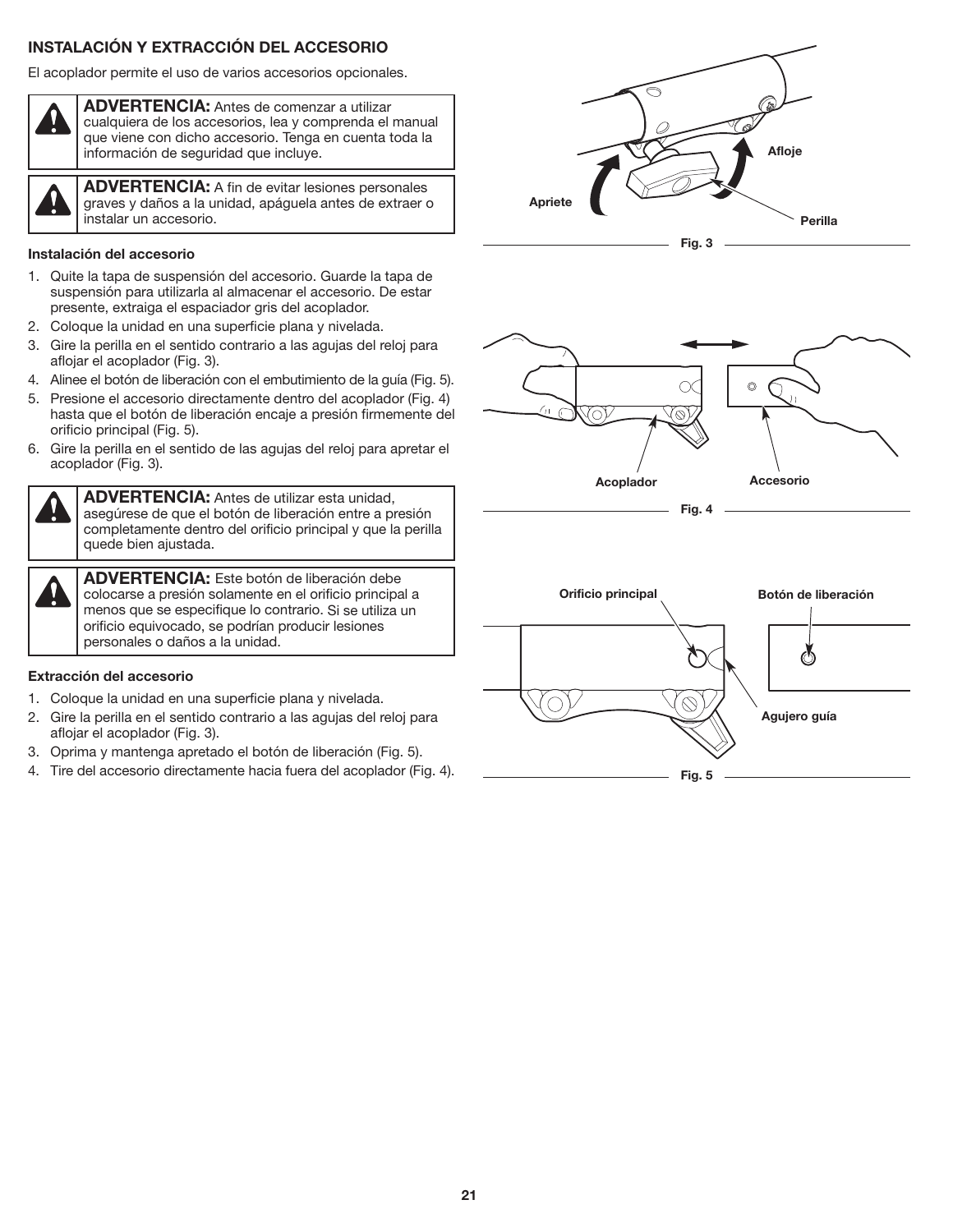#### **SUJETAR LA UNIDAD**



**ADVERTENCIA:** Al operar esta unidad, lleve siempre puesta protección para los ojos, oídos, pies y cuerpo a fin de reducir el riesgo de lesiones.

- Párese en la posición de operación (Fig. 6).
- Sostenga la empuñadura del eje con la mano derecha. Mantenga el brazo derecho ligeramente flexionado.
- Sujete el mango con la mano izquierda. Mantenga el brazo izquierdo recto.
- Sujete la unidad a la altura de la cintura.

#### **RECOMENDACIONES PARA MEJORES RESULTADOS**

- Asegúrese que la unidad no apunte hacia desechos sueltos o personas antes de ponerla en marcha.
- Se requiere el uso de protección auditiva para reducir el riesgo de pérdida auditiva asociada con los niveles de sonido.
- Opere el equipo solamente durante horas razonables no muy temprano en las mañanas ni muy tarde en las noches, cuando la gente se pueda molestar. Acate las horas detalladas en las ordenanzas locales. La recomendación usual es de 9:00 am a 5:00 pm, de lunes a sábado.
- Limite el número de equipos que se usen simultáneamente, para reducir los niveles de ruido.
- Opere las sopladoras motorizadas a la menor velocidad posible, para hacer el trabajo y reducir los niveles de ruido.
- Use rastrillos y escobas para esparcir los desechos antes de soplarlos.
- Cuando hay mucho polvo, humedezca ligeramente las superficies.
- Conserve agua mediante el uso de sopladoras motorizadas en vez de usar mangueras para muchas de las aplicaciones de prados y ajardinado, incluyendo áreas tales como canales, mallas, patios, parrillas, pórticos y jardines.
- Esté atento a los niños, las mascotas, las ventanas abiertas y los autos recién lavados; sople los residuos lejos de ellos.
- Limpie después de usar las sopladoras y otros equipos. Deposite los desechos en recipientes para la basura.
- Use la boquilla para los lugares difíciles de alcanzar, como los rincones de un garaje, o para controlar el polvo en un entorno polvoriento (Fig. 7).



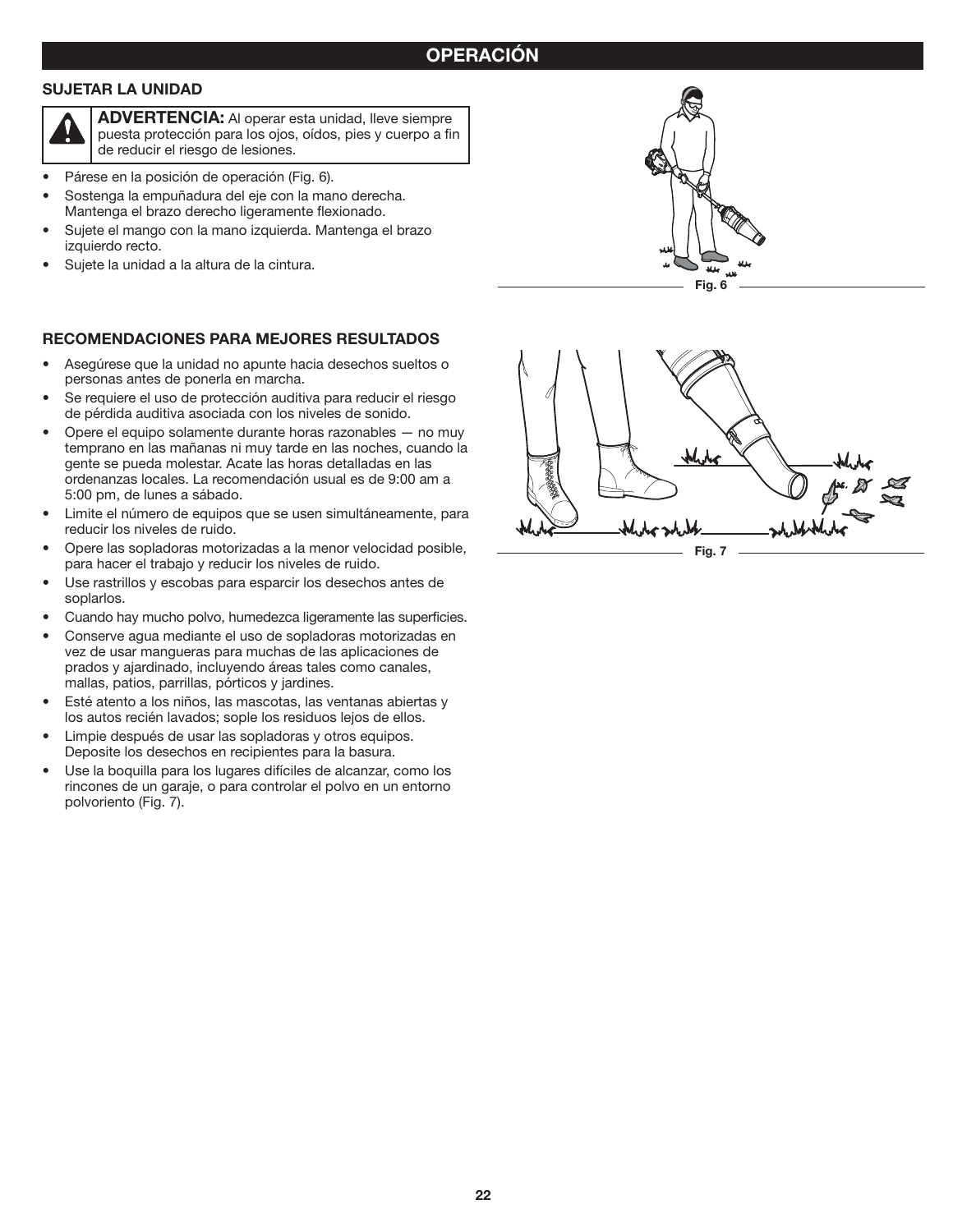#### **LIMPIEZA Y ALMACENAMIENTO**

#### **LIMPIEZA**



 $\eta$ 

**ADVERTENCIA:** Para evitar lesiones personales graves, apague siempre la unidad y deje que se enfríe antes de limpiarla o darle mantenimiento.

**ADVERTENCIA:** No utilice detergentes fuertes. Los limpiadores caseros que contienen aceites esenciales, por ejemplo, de pino y limón, y los solventes como el queroseno, pueden dañar el plástico.

Use un cepillo pequeño o un paño limpio y seco para limpiar la unidad por fuera.

#### **ALMACENAMIENTO**

- No guarde nunca la unidad con combustible en el tanque en un lugar en el que los gases puedan ponerse en contacto con una llama expuesta o chispas.
- Deje que la unidad se enfríe.
- Limpie bien la unidad y compruebe que no haya piezas sueltas o dañadas. Reemplace las piezas dañadas y ajuste los tornillos, tuercas o pernos sueltos.
- Guarde la unidad bajo llave para evitar su uso no autorizado o daño.
- Almacene la unidad en un espacio cerrado, en un lugar seco y bien ventilado.
- Guarde la unidad fuera del alcance de los niños.
- Para suspender el accesorio de un gancho, instale la tapa de suspensión sobre el accesorio. Asegúrese de que el botón de liberación esté firmemente trabado dentro de uno de los orificios de la tapa de suspensión.